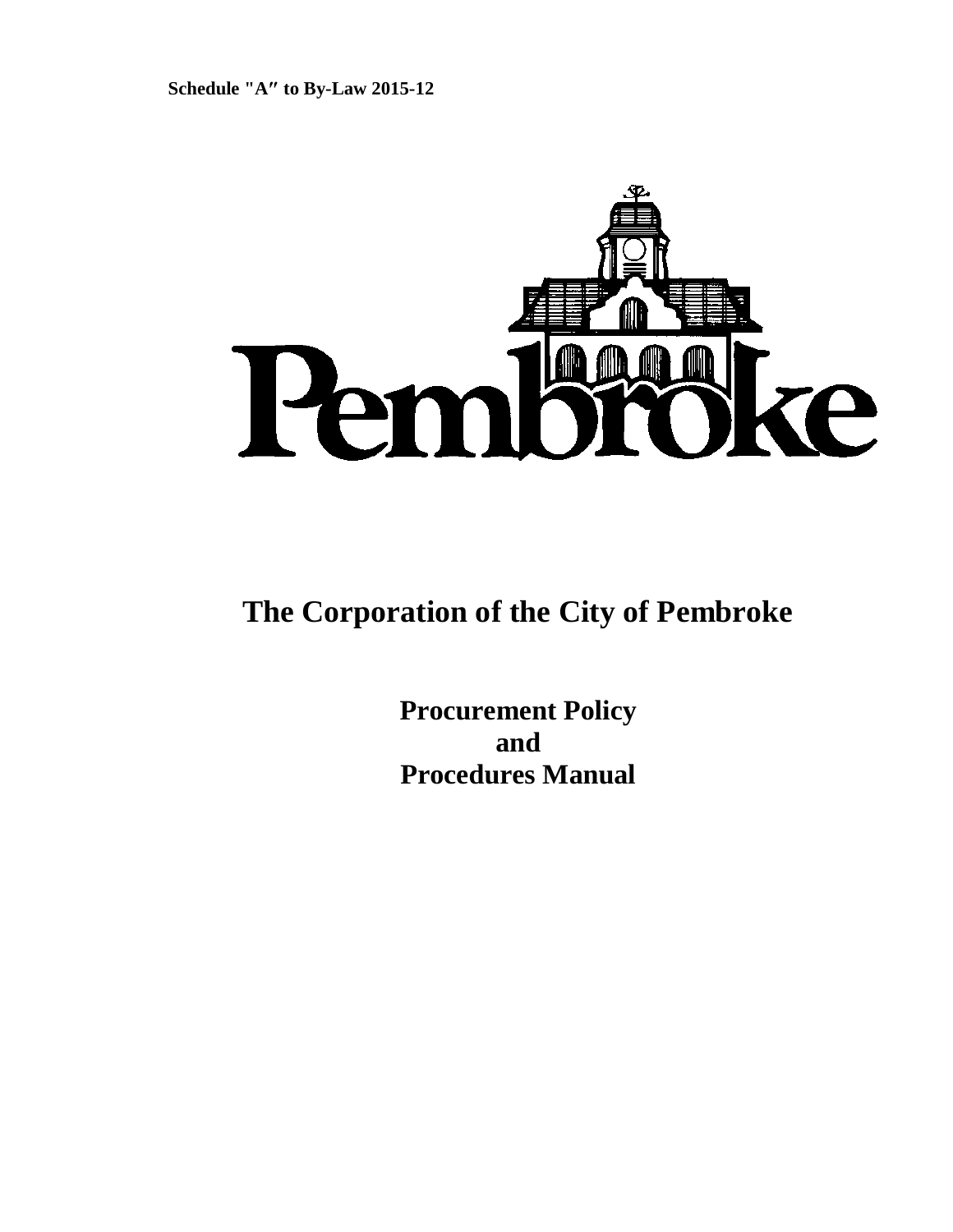# **TABLE OF CONTENTS**

| 2.1  |                                                                  |  |
|------|------------------------------------------------------------------|--|
| 2.2  |                                                                  |  |
| 2.3  |                                                                  |  |
| 2.4  |                                                                  |  |
| 2.5  |                                                                  |  |
| 2.6  |                                                                  |  |
| 2.7  |                                                                  |  |
| 2.8  |                                                                  |  |
| 2.9  |                                                                  |  |
| 2.10 |                                                                  |  |
| 2.11 |                                                                  |  |
| 2.12 |                                                                  |  |
| 2.13 |                                                                  |  |
| 2.14 |                                                                  |  |
| 2.15 |                                                                  |  |
| 2.16 |                                                                  |  |
| 2.17 |                                                                  |  |
| 2.18 |                                                                  |  |
| 2.19 |                                                                  |  |
| 2.20 |                                                                  |  |
| 2.21 |                                                                  |  |
| 2.22 |                                                                  |  |
| 2.23 |                                                                  |  |
| 2.24 |                                                                  |  |
| 2.25 |                                                                  |  |
| 2.26 |                                                                  |  |
| 2.27 |                                                                  |  |
| 2.28 |                                                                  |  |
| 2.29 |                                                                  |  |
| 2.30 | Emergency Purchases (Other Than Declared States of Emergency) 24 |  |
| 2.31 |                                                                  |  |
| 2.32 |                                                                  |  |
| 2.33 |                                                                  |  |
| 2.34 |                                                                  |  |
| 2.35 |                                                                  |  |
| 2.36 |                                                                  |  |
| 2.37 |                                                                  |  |
| 2.38 |                                                                  |  |
| 2.39 |                                                                  |  |
| 2.40 |                                                                  |  |
| 2.41 |                                                                  |  |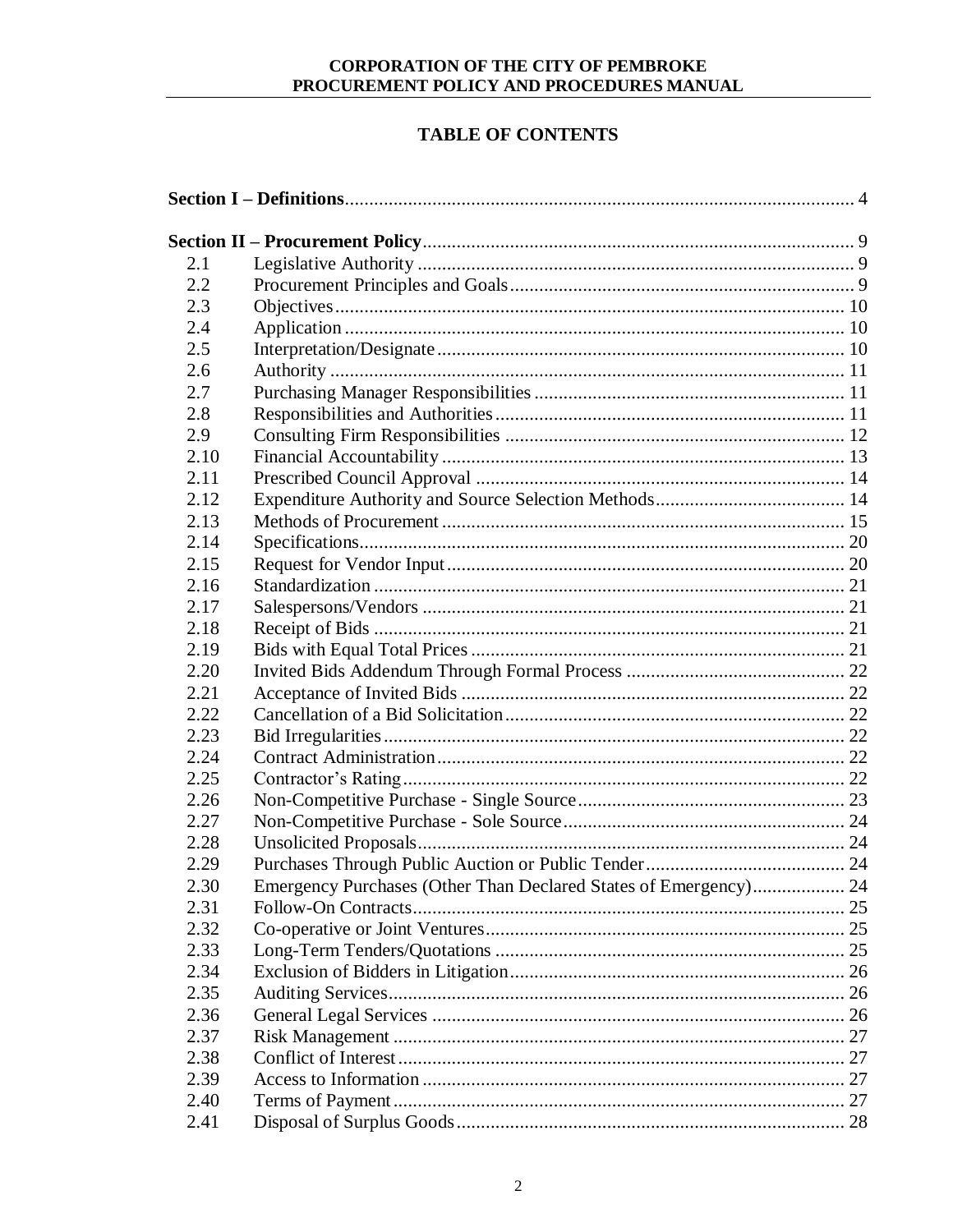| 3.1  |                                                                                 |  |
|------|---------------------------------------------------------------------------------|--|
| 3.2  |                                                                                 |  |
| 3.3  |                                                                                 |  |
| 3.4  |                                                                                 |  |
| 3.5  |                                                                                 |  |
| 3.6  |                                                                                 |  |
| 3.7  |                                                                                 |  |
| 3.8  |                                                                                 |  |
| 3.9  |                                                                                 |  |
| 3.10 |                                                                                 |  |
| 3.11 |                                                                                 |  |
| 3.12 |                                                                                 |  |
| 3.13 |                                                                                 |  |
| 3.14 |                                                                                 |  |
| 3.15 |                                                                                 |  |
| 3.16 |                                                                                 |  |
| 3.17 |                                                                                 |  |
| 3.18 |                                                                                 |  |
|      |                                                                                 |  |
|      | Appendix B Goods & Services Exempt from Provision of the Procurement Policy  39 |  |
|      |                                                                                 |  |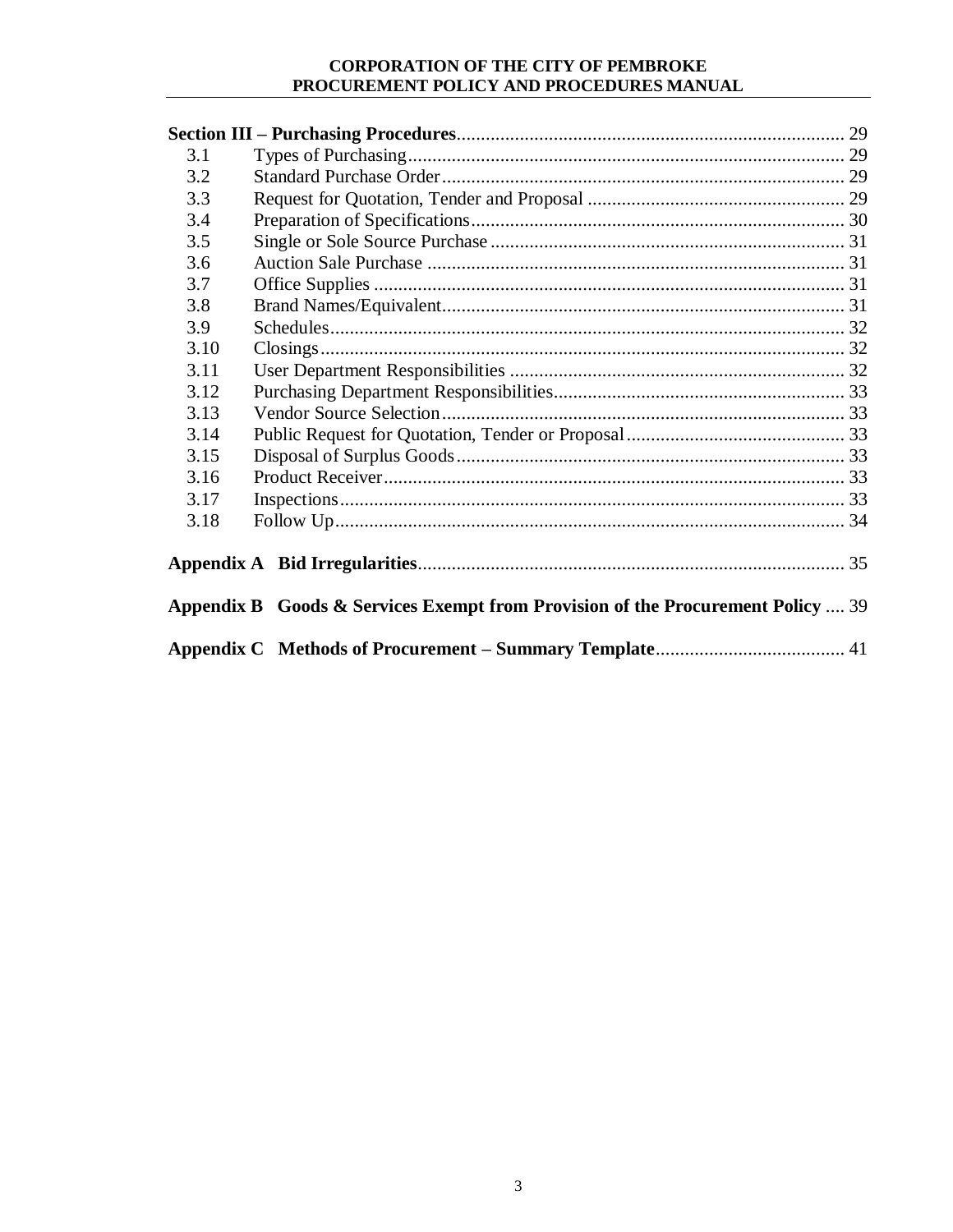# <span id="page-3-0"></span>**Section I – Definitions**

In this Policy:

- **1.1 Acquisition** means the process used for obtaining good and services.
- **1.2 Agreement –** means a legal document that binds the City of Pembroke and all other parties, subject to the provisions of the contract.
- **1.3 Annual Aggregate Value –** means the total amount anticipated to be spent annually by all departments on a particular type of good or service.
- **1.4 Approval –** means authorization to proceed with purchase or disposal of goods and/or services.
- **1.5 Best Value**  means the optimal balance of performance and cost determined in accordance with a pre-defined evaluation plan.
- **1.6 Bid –** means an offer or submission received from a vendor in response to a Bid Solicitation, which is subject to acceptance or rejection.
- **1.7 Bid Irregularity** means a deviation between the requirements (terms, conditions, specifications, special instructions) of a bid request and the information provided in a bid response (see Appendix A)
- **1.8 Bid Request –** means a written request for bids or a solicitation, which may be in the form of a Request for Quotation, Request for Tender, or Request for Proposal.
- **1.9 Bid Solicitation** means a formal request for Bids, including a Request for Quotation, Request for Tender, Request for Proposal, Request for Expression of Interest or Request for Pre-Qualification.
- **1.10 Blanket Order (Supply Contract)** means a Purchase Order which establishes prices or a method for determining prices, terms and conditions and the period of time during which a vendor agrees to provide goods and services to the purchaser upon the purchaser's demand. Generally used to cover routine purchases.
- **1.11 Chief Administrative Officer (CAO) –** means the Chief Administrative Officer for the Corporation City of Pembroke.
- **1.12 City –** means The Corporation of the City of Pembroke.
- **1.13 Clerk –** means the Municipal Clerk for the City of Pembroke.
- **1.14 Committee –** means a major committee of Council comprised of all members of City Council.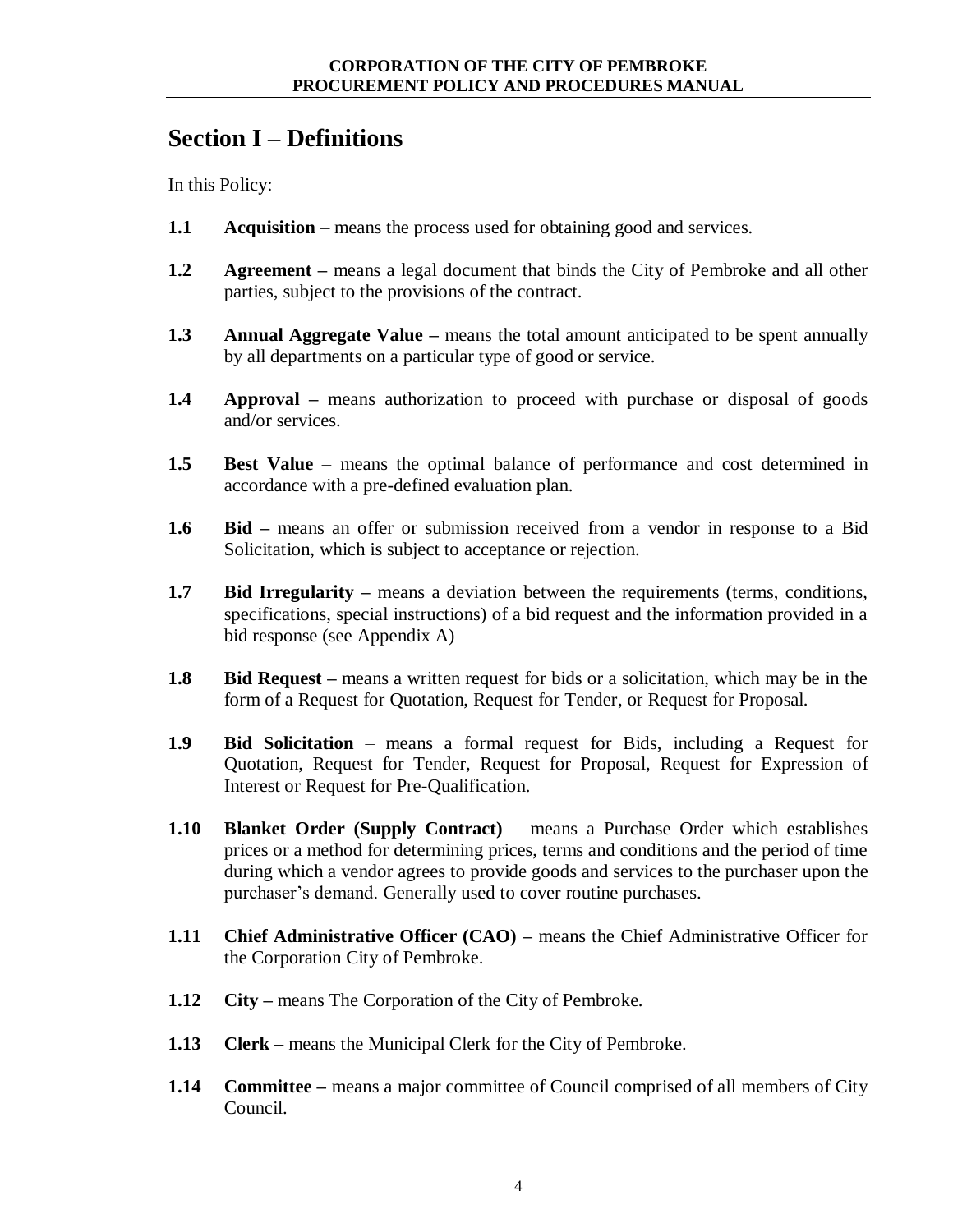- **1.15 Construction**  includes construction, reconstruction, demolition, repair or renovation of a building, structure or other civil engineering or architectural work and includes site preparation, excavation, drilling, seismic investigation, the supply of products and materials and the supply of equipment and machinery if they are included in and incidental to the construction, and the installation and repair of fixtures of a building, structure or other civil engineering or architectural work, but does not include professional services related to the construction contract unless they are included in the procurement.
- **1.16 Contract –** means a legally binding agreement between two or more parties. Such agreements will be by way of a Purchase Order or Purchase Order incorporating a formal agreement or a formal agreement between two or more parties that creates an obligation to do or not to do a particular thing.
- **1.17 Conflict of Interest** refers to a situation in which private interests or personal consideration may affect an employee's judgement in acting in the best interest of the City. It includes using an employee's position, confidential information or corporate time, material, or facilities for private gain or advancement or the expectation of private gain or advancement. A conflict may occur when an interest benefits any member of the employee's family, friends, or business associates.
- **1.18 Corporate Signing Officer –** means the Head of Council, and Municipal Clerk or other individuals designated by Council or this Policy.
- **1.19 Cost Effective Bid –** means a bid received in response to a request that offers the best value for the dollars expended taking into consideration a quantitative and qualitative sections procedure.
- **1.20 Council –** means the Council for the Corporation City of Pembroke**.**
- **1.21 Co-op** means a Co-operative acquisition venture.
- **1.22 Department Head or Authorized Designate –** A Department Head (also known as Department Manager) is defined as, and applies to, any employee who has been designated by the employer as one who directs and oversees a department or organization and the employees within that department or organization.
- **1.23 Direct Appointment –** means to directly appoint a consultant on the basis of defined selection criteria, including but not limited to qualifications and experience.
- **1.24 Disposal –** means the removal of materials owned by the Municipality which are deemed surplus, by sale, trade-in, auction, alternative use, gift or destruction.
- **1.25 Emergency –** means a situation where the purchase of goods and services requires immediate action to prevent or correct dangerous or potentially dangerous safety conditions, further damage, to restore minimum service or ensure the safety of the public.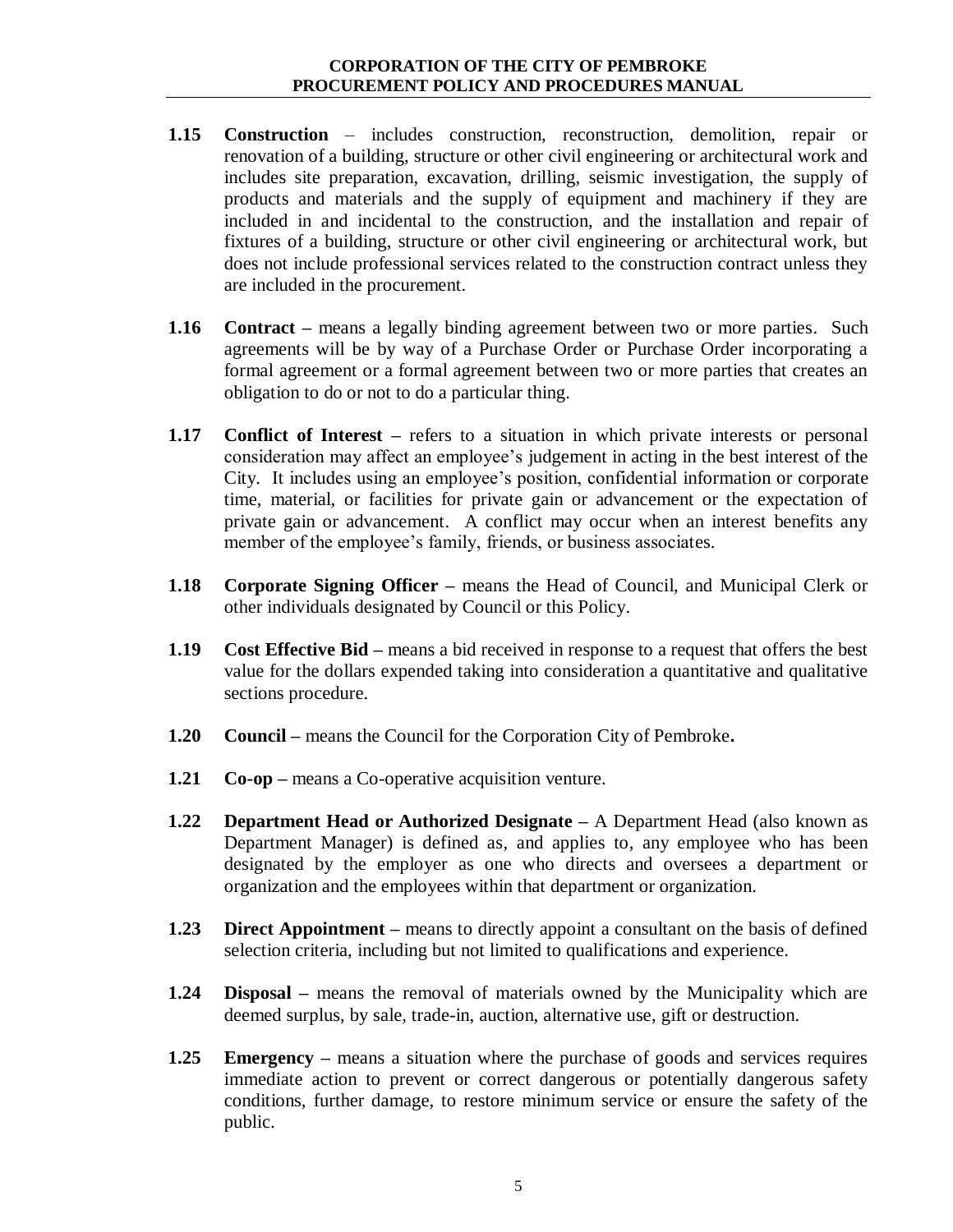- **1.26 Evaluation Committee**  means a committee of staff and/or consultants established to evaluate Proposal submissions according to the Evaluation Criteria, and is comprised of staff from the originating department and, may include a member(s) from another department.
- **1.27 Evaluation Criteria** means the criteria used in a Request for Proposals to determine which Proposal best meets the City's needs, and which may include, but are not limited to: company background, project team and manager, related experience, availability for duration of the works, comprehension, understanding and approach, planning and resources required, innovation, schedule of fees/pricing, quality of service, compatibility, product reliability, operating efficiency and other factors deemed appropriate.
- **1.28 Execute** means to legally bind the City to the terms and conditions defined within the Agreement.
- **1.29 Expression of Interest (RFEOI) –** means a situation where vendors are solicited by the Municipality to advise the Municipality of their ability or desire to undertake municipal requirements. Receipt of an Expression of Interest by the Municipality does not create any obligation between the potential vendor and the Municipality, but may be a precondition to qualifying for subsequent bid solicitations issued by the Municipality.
- **1.30 Follow-on Contract** means a contract which represents an extension to a contract, which was previously awarded to a supplier, contractor or consultant.
- **1.31 Goods and/or Services –** includes supplies, equipment, property insurance, maintenance, professional and consulting services and service contracts not otherwise provided for.
- **1.32 List of Bidders –** means a list, retained by the Purchasing Department of those vendors who are interested in submitting bids.
- **1.33 Lowest Responsive Bid –** means the lowest bid price submitted which meets the requirements and specifications as set out in the bid request, minor deviations excepted.
- **1.34 Municipality –** means the Corporation City of Pembroke.
- **1.35 Negotiation –** means the action or process of conferring with one or more vendors leading to an agreement on the acquisition of the required goods and services under the conditions outlined in this Policy.
- **1.36 Open Market Procedure** means obtaining price quotations from vendors verbally or in writing.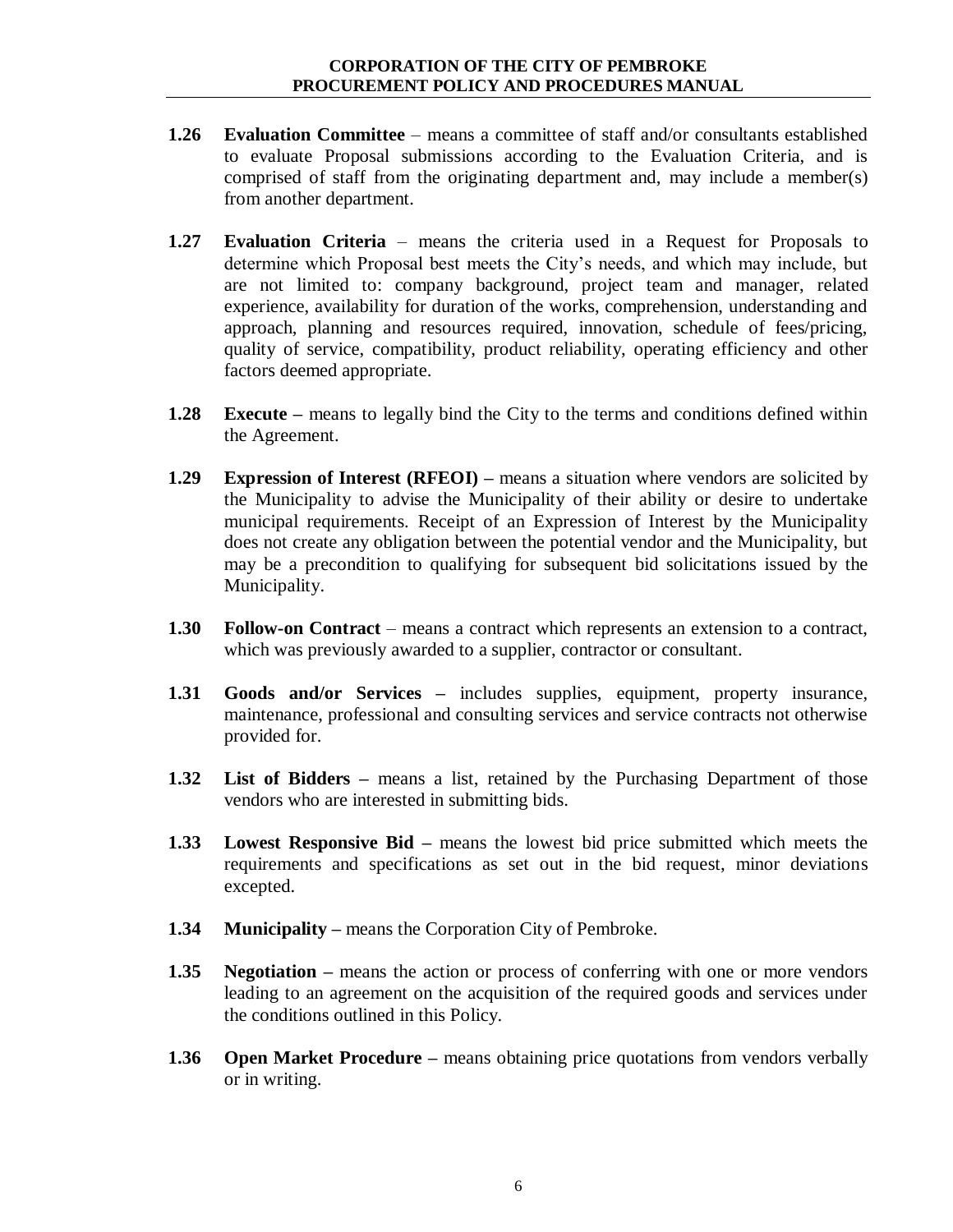- **1.37 Pre-Qualification (Request for Pre-Qualification/RFPQ)**  means a request with specific qualification criteria which will be used to identify and pre-select vendors; Criteria must be clearly established and verified prior to bidding, and may include, but are not limited to, experience, financial strength, background, and qualifications.
- **1.38 Privilege Clause –** means the standard clause used in bid documents and advertising that reads in part "the lowest or any tender not necessarily accepted".
- **1.39 Procure/Procurement/Purchase –** means to acquire by purchase, rental or lease of goods and service.
- **1.40 Professional and Consulting Services –** includes architects, auditors, engineers, designers, planners, surveyors, management and financial consultants, brokers, legal services, and any other professional and consulting services rendered on behalf of the Municipality.
- **1.41 Proposal (Request for Proposal/RFP) –** means an offer to provide goods or services to the Municipality, where it is not practical to prepare precise specifications, or where "alternatives" to detailed specifications will be considered, which may be subject to further negotiation. This process allows vendors to propose solutions to arrive at the end products, and allows for evaluation on criteria other than price.
- **1.42 Purchase Order** means a written offer to purchase goods and services or a written acceptance of an offer where such offer has been made on forms prescribed by the Municipality.
- **1.43 Purchase Requisition –** means a request for goods and/or services initiated by the user for which budget approval has been granted and sent to the Purchasing Department for action.
- **1.44 Purchasing Manager –** means the designated person who is responsible for the Municipality's purchasing function and is hereby authorized to act as agent in such matters pertaining thereto.
- **1.45 Quotation (Request for Quotation/RFQ) –** means an offer to sell goods and services to the Municipality or an offer to purchase surplus goods from the Municipality.
- **1.46 Real Property –** means land or buildings and any interest, estate or right of easement affecting same.
- **1.47 Responsive and Responsible Vendor –** means one who complies with the provisions of the Bid Solicitation, including specifications, contractual terms and conditions, and who can reasonably be expected to provide satisfactory performance on the proposed contract based on financial resources, organization/plant/equipment, managerial and technical personnel, experience on similar types of contracts, record on previous projects with the City, and references from previous purchasers/owners.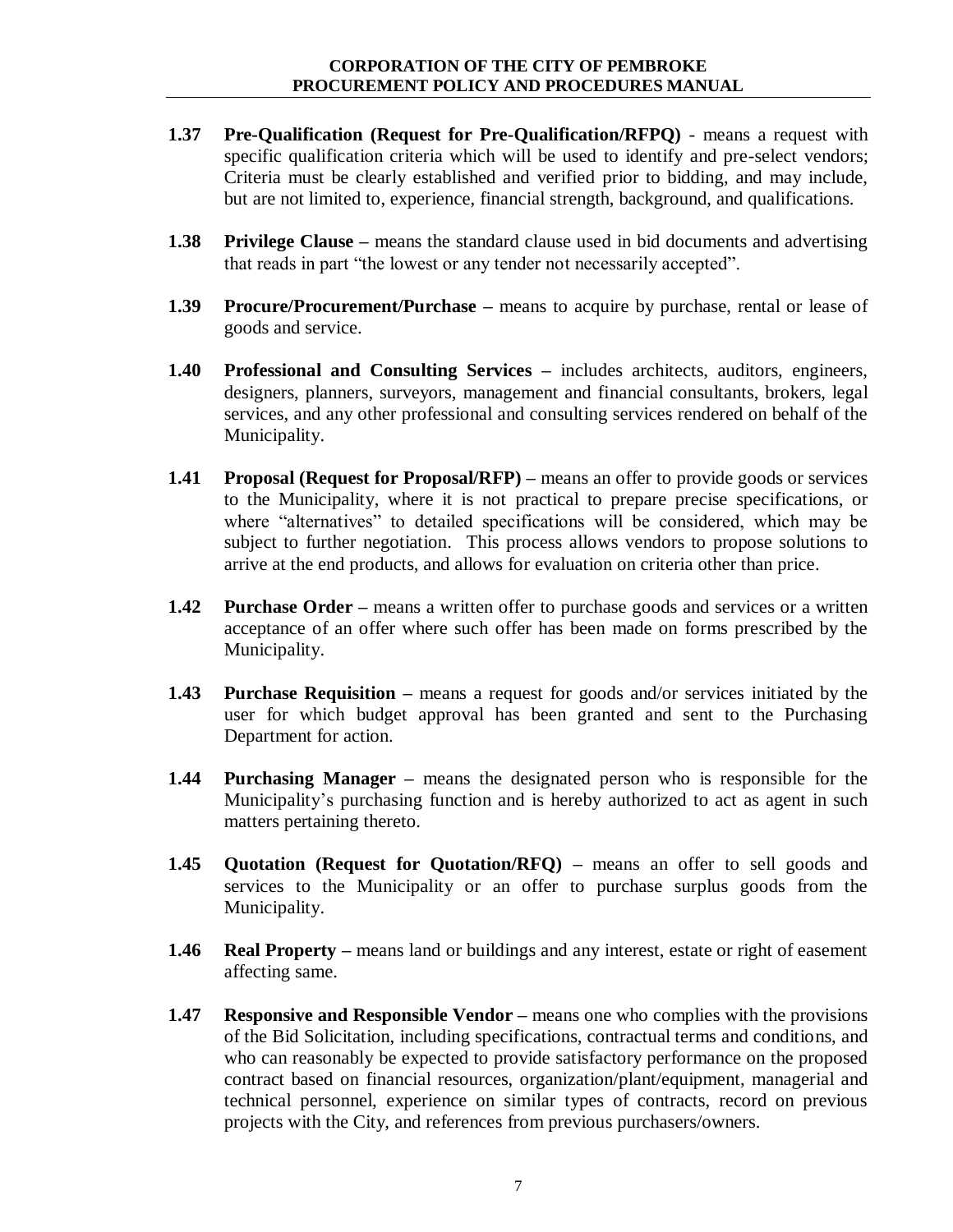- **1.48 Request for Information (RFI)** means a request which will be used as a general market research tool to determine what goods and/or services are available which will meet business or operational requirements and acquisition strategies and/or to estimate project costs for the purpose of developing a Bid Request.
- **1.49 Single Source –** means there is more than one source in the open market but only for reasons of function or service one vendor is recommended for consideration of the particular goods and/or services.
- **1.50 Sole Source** means that a good or service is unique to a particular vendor and cannot be obtained from another source.
- **1.51 Supervisor/Superintendent –** is defined as, and applies to, any employee who has been designated by the employer as one who directs a group or section and the employees within that group or section.
- **1.52 Surety –** means a specified dollar amount in the form of cash, certified cheque, bid bond, performance bond, labour and materials bond, letter of credit or any other form as deemed necessary and stated in any quotation, tender or proposal documents issued by the Municipality**.**
- **1.53 Tender (Request for Tender/RFT) –** means an offer received by the Municipality from a supplier of goods and/or services, or an offer to purchase surplus goods from the Municipality, in response to a public advertisement requesting tenders sealed in an envelope.
- **1.54 Treasurer –** is the Treasurer for the Corporation City of Pembroke**.**
- **1.55 Two-Envelope Process** means a submission in response to a Request for Proposal where two separate envelopes are submitted, with technical and qualitative information shown in the first envelope and the bid price in the second. This approach is used to evaluate the technical and qualitative information of a given proposal without being influenced by prior knowledge of the corresponding pricing information.
- **1.56 Unsolicited Proposal**  means an offer to supply a good or service which was not requested.
- **1.57 Verbal Quotation** means the requisitioning department/section will receive pricing via telephone or in person, and will retain written documentation of the conversation and document the information on the "purchase requisition form".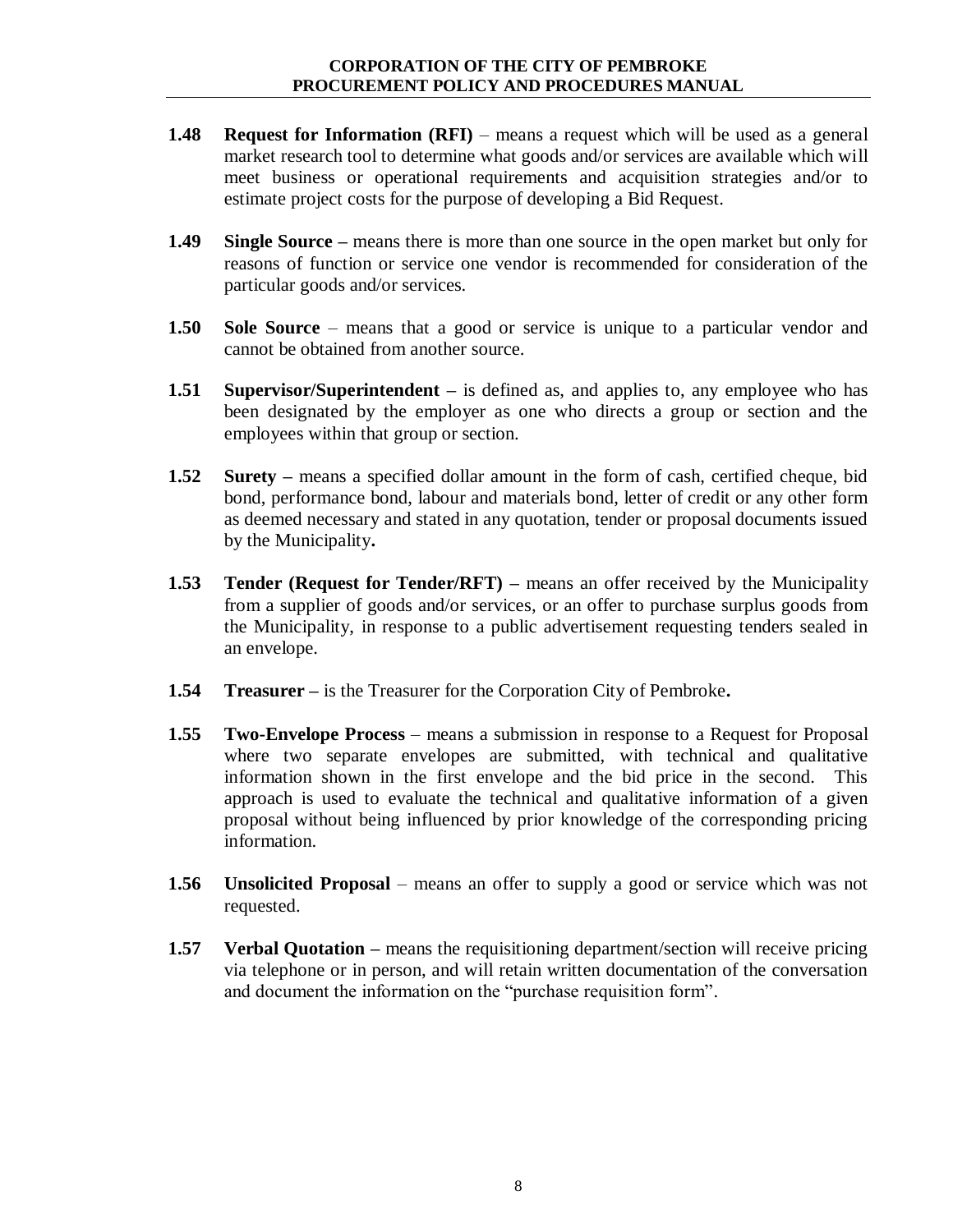# <span id="page-8-0"></span>**Section II – Procurement Policy**

# <span id="page-8-1"></span>**2.1 Legislative Authority**

The Municipal Act, 2001 Part VI, Section 271, as amended states that a municipality and a local board shall adopt policies with respect to its procurement of goods and services.

# <span id="page-8-2"></span>**2.2 Procurement Principles and Goals**

- a) to procure by purchase, rental or lease the required quality and quantity of goods and/or services, including professional and consulting services in an efficient, timely and cost effective manner;
- b) to encourage open competitive bidding for the acquisition and disposal of goods and services where practicable;
- c) to consider all costs, including, but not limited to, acquisition, operating, training, maintenance, quality, warranty, payment terms, disposal value and disposal costs, in evaluating bid submissions from qualified, responsive and responsible vendors;
- d) to give full consideration to the annual aggregate value or to consider the total project cost of specific goods and services that will be required by each department and by the Municipality as a whole prior to determining the appropriate acquisition method;
- e) to co-ordinate purchases on a municipal-wide basis when appropriate in order to obtain available volume discounts and best possible price;
- f) to ensure the acquisition of goods and services is conducted in an unbiased way not influenced by personal preferences, prejudices or interpretations;
- g) to monitor and report on the economic climate and legislative changes which may have an impact on the City of Pembroke and to determine the appropriate actions to be taken through purchasing policies and procedures;
- h) to encourage the procurement of goods and services with due regard to the preservation of the natural environment, vendors may be selected to supply goods made by methods resulting in the least damage to the environment and supply goods incorporating recycled materials where practicable;
- i) to ensure equality among vendors by promoting fair, open competition for all, the City will follow the Discriminatory Business Practices Act, R.S.O. 1990, Chapter D12, with competition based on their ability to provide maximum value to the City for the disbursement of public funds;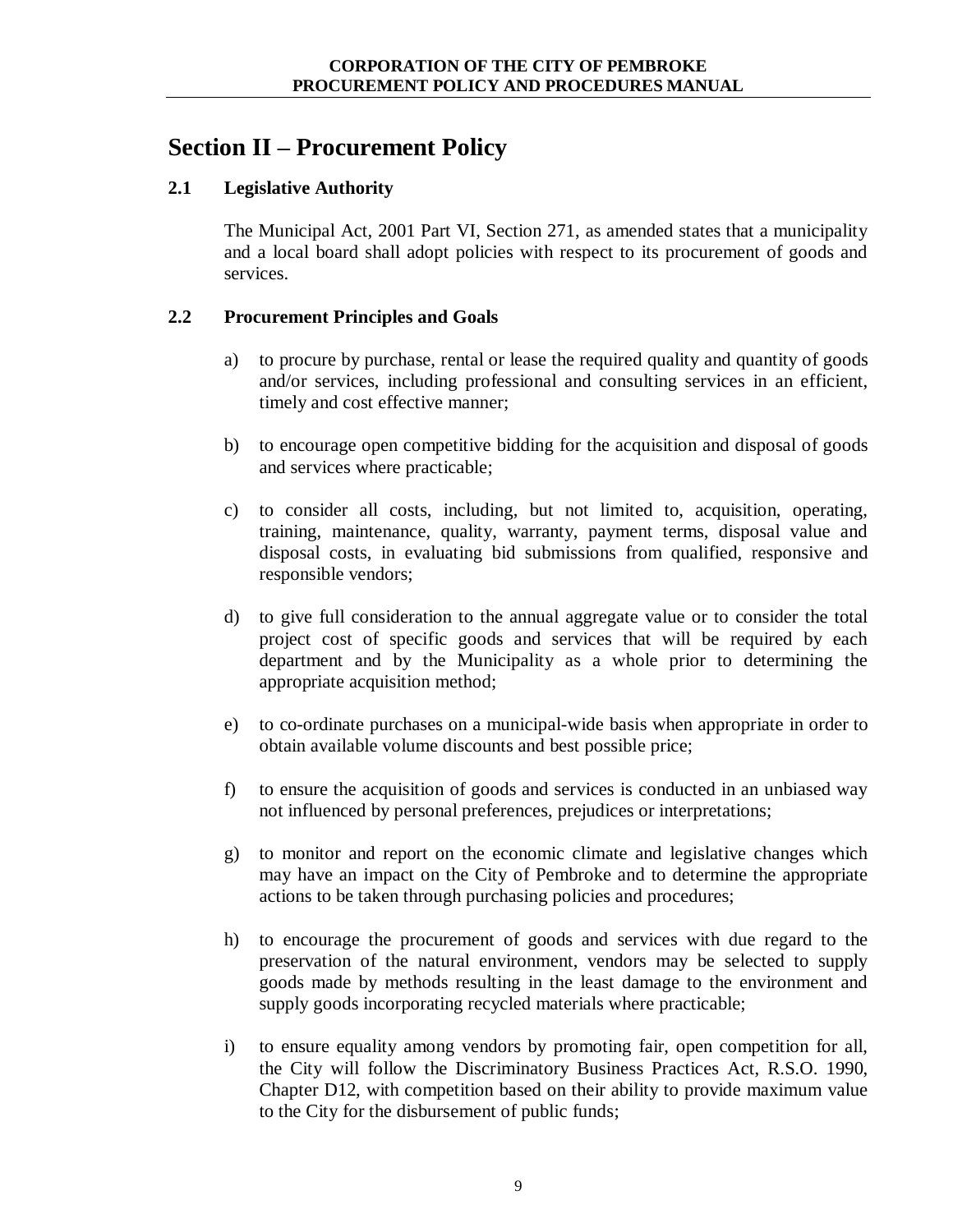- j) to promote, and incorporate, wherever possible, the requirements of the Ontarians with Disabilities Act, 2001 (ODA), the Accessibility of Ontarians with Disabilities Act, 2005 (AODA), and specifically, Ontario Regulation 191-11 made under the Accessibility for Ontarians with Disabilities Act, 2005 in procurement activities of the City, and in cases where it is deemed not practicable to incorporate accessibility criteria features in procurement activities, an explanation shall be provided upon request;
- k) to ensure that where an applicable national or international trade agreement is in conflict with this Policy for which the City may be subject to, the trade agreement shall take precedence;
- l) to keep all pertinent records for legal and audit purposes and in accordance with the City's records retention bylaw;
- m) to promote and maintain the integrity of the purchasing process and protect Council, staff and vendors involved in the process, by providing clear direction and accountabilities; and
- n) to review the Procurement Policy every 5 years or earlier if deemed by the Municipality, to evaluate its effectiveness.

# <span id="page-9-0"></span>**2.3 Objectives**

- a) Maximum value for dollars spent and minimum employee effort expended.
- b) Improved service and support.
- c) Sound inventory management.
- d) Economic quantity of purchased materials, suitability for intended use.
- e) Efficient delivery of purchased materials.
- f) Ensure fairness of competition for vendors and suppliers.

# <span id="page-9-1"></span>**2.4 Application**

The policies and procedures contained herein shall apply to all employees of The Corporation of the City of Pembroke and those Boards and Commissions that fall under the Municipal Act.

# <span id="page-9-2"></span>**2.5 Interpretation/Designate**

- a) In the absence of the Purchasing Manager, the Treasurer shall act as the authorized designate in the interpretation of this Policy.
- b) Where the Department Head is authorized to undertake any act pursuant to this Policy, such act may be undertaken by the Department Head's authorized designate.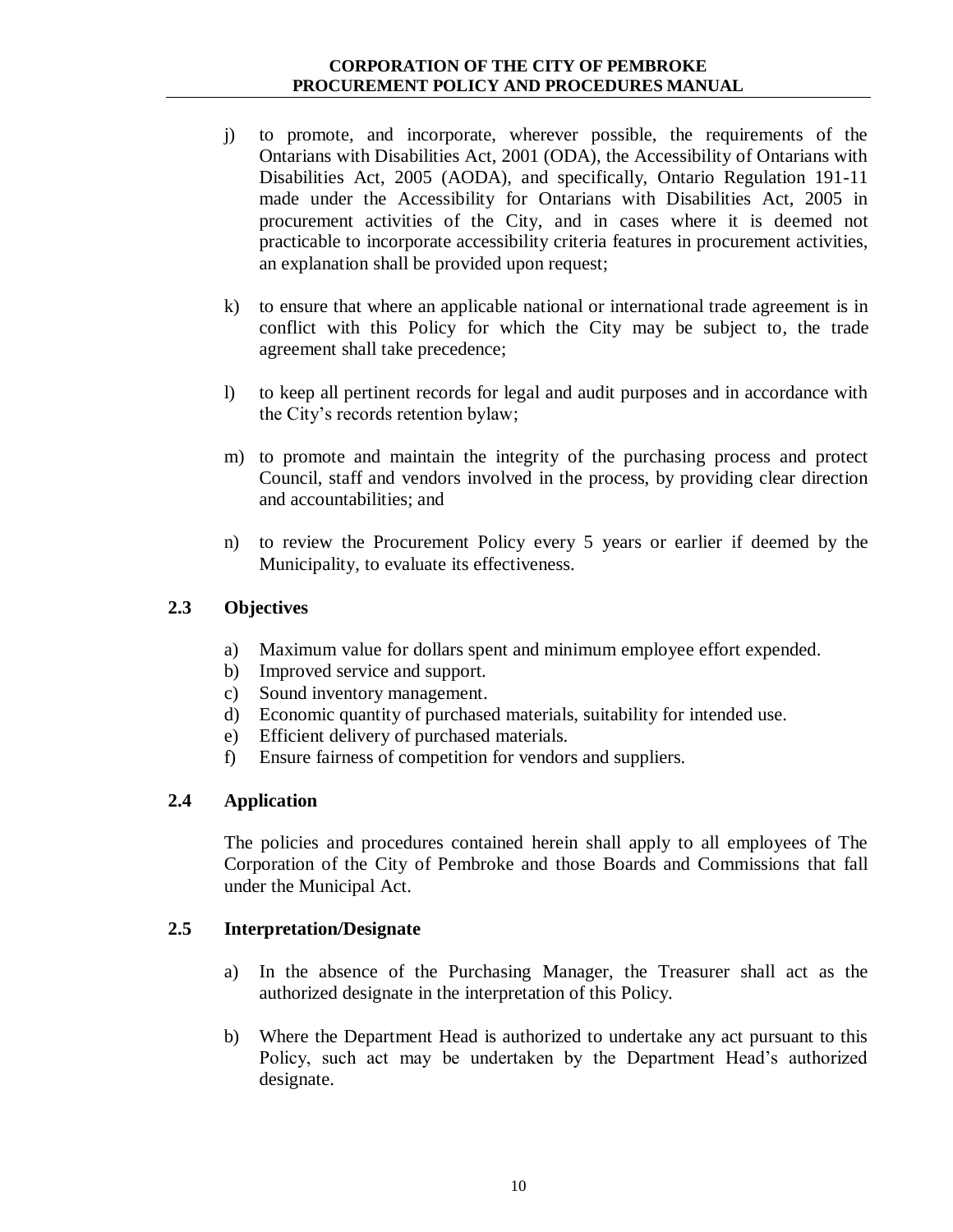# <span id="page-10-0"></span>**2.6 Authority**

The authority for municipal purchasing for the Corporation of the City of Pembroke is governed by the Procurement Policy and Procedures Manual adopted by City Council under **By-Law 2015-12** passed February 17, 2015, which establishes policies for the purchase of Goods and Services and the procedures to be followed in the procurement of those Goods and Services.

The Corporation of the City of Pembroke has, by the authority of Council, designated the Purchasing Manager to oversee municipal purchasing, reporting directly to the Treasurer/Deputy Clerk.

# <span id="page-10-1"></span>**2.7 Purchasing Manager Responsibilities**

The Purchasing Manager is responsible for:

- a) the management, organization and administration of a city-wide, municipal purchasing function, as well as developing related policies and procedures for recommendation;
- b) preparing, issuing and receiving Requests for Proposals, Tenders, Quotations and Inquiries for goods and services, and for arranging the disposal of surplus goods;
- c) along with empowered employees as provided in this Policy, the purchase and distribution of goods and services required by the Corporation;
- d) the correlation and unification, so far as possible, the requirements of the various departments of the municipality, and by standardization, the reduction of the kinds of goods used by the municipality to the smallest quantity consistent with the needs of the various departments of the municipality. This program shall be a joint enterprise among the various departments of the municipality, with the Purchasing Manager having the responsibility of putting the program into effect.

This will also apply to the purchase of goods and services obtained through the efforts of any "Group" purchasing endeavour in which the City has membership or participation.

# <span id="page-10-2"></span>**2.8 Responsibilities and Authorities**

- a) Department Heads have the responsibility for procurement activities within their departments and are accountable for determining and achieving specific objectives as outlined for each procurement project.
- b) Department Heads have the authority to award contracts in the circumstances specified in this Policy provided that the delegated power is exercised within the limits prescribed in this Policy, and the requirements of this Policy are met.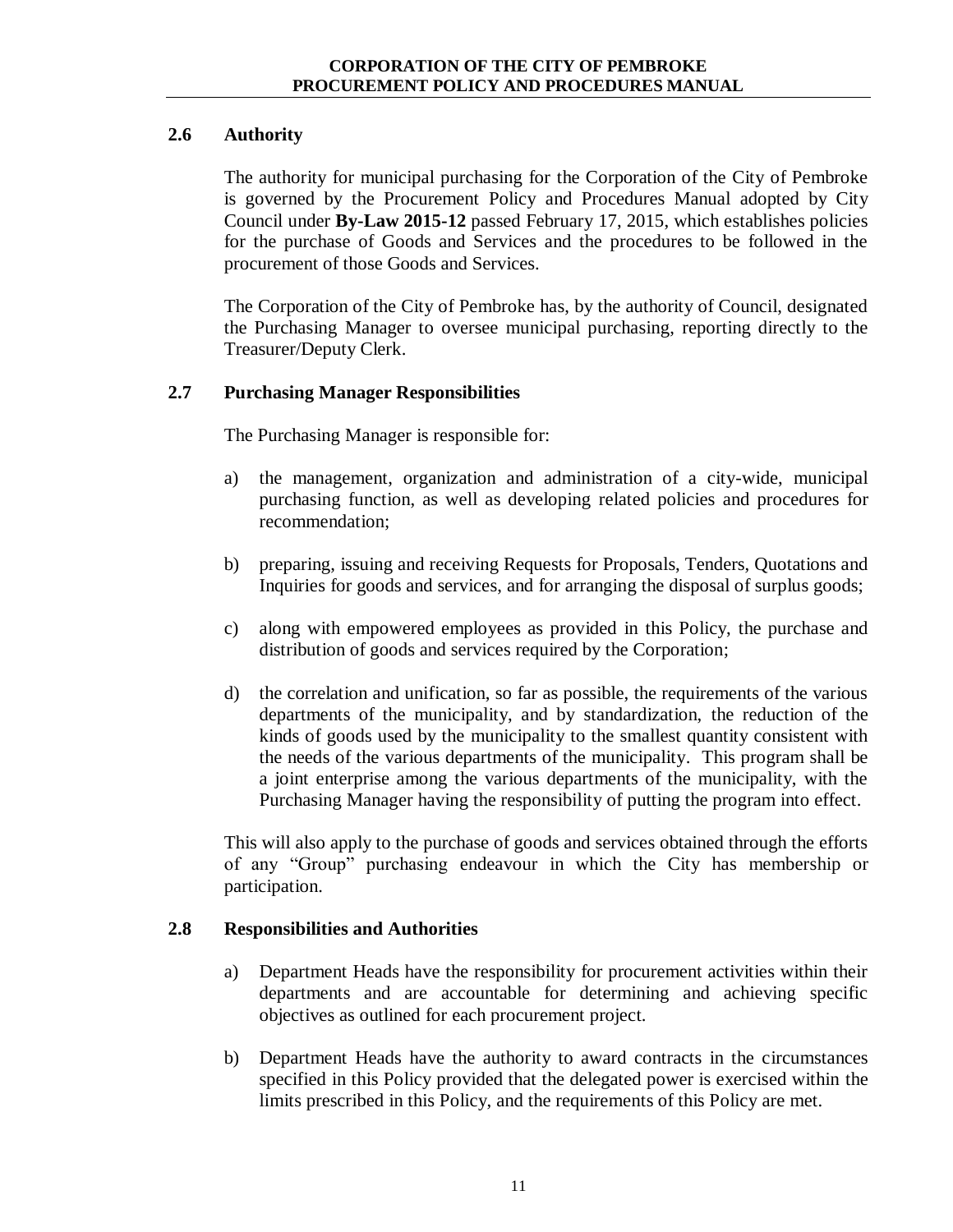- c) Department Heads, in consultation with the Chief Administrative Officer, shall inform Council that non-compliance with this Policy has occurred.
- d) The CAO/Clerk/Treasurer has the authority to instruct a Department Head not to award a contract and may direct staff to submit recommendations to Council for approval and may provide additional restrictions concerning procurement where such action is considered necessary and in the best interests of the Municipality.
- e) The CAO/Clerk or Department Head is required to forward to the Purchasing Manager, a copy of all legally executed contracts relating to the procurement of goods and services.
- f) The Purchasing Manager or any other empowered employee of the City shall not order goods or services, the purchase of which have not been provided for in current budget estimates or which exceed budget, except when a good or service is considered an emergency, and in such case, the Purchasing Manager shall notify the respective Department Head and the Chief Administrative Officer.
- g) Prior to awarding tenders, written quotations for procurement of goods and/or services, the user department will forward recommendations to the Purchasing Manager for final review and comments.
- h) No employee or elected official shall purchase or offer to purchase, on behalf of the Municipality, any goods and services, except in accordance with this Policy.
- i) Any employee who intentionally and knowingly acquires or disposes of any goods and services for the Municipality in contravention of any section of this Policy, as amended from time to time, shall be subject to disciplinary actions in accordance with Municipal policies.
- j) No requirement for goods and services may be divided into two or more parts to avoid the application of the provisions of this Policy
- k) A Department Head shall not award a contract where the Purchasing Manager has determined that the provisions of this Policy have not been adhered to and has so advised the Department Head.
- l) The Purchasing Manager shall, in conjunction with the Department Head, reject all purchase requisitions for services where the services could result in the establishment of an employee-employer relationship.

# <span id="page-11-0"></span>**2.9 Consulting Firm Responsibilities**

Should the City deem it advantageous to engage the services of a consultant in the bidding process, the Department must ensure the consultant is aware of and follows the City of Pembroke's Purchasing Policies and Procedures.

Consultants are to provide a copy of any documentation being issued in the City's name, to the Purchasing Manager prior to issuance.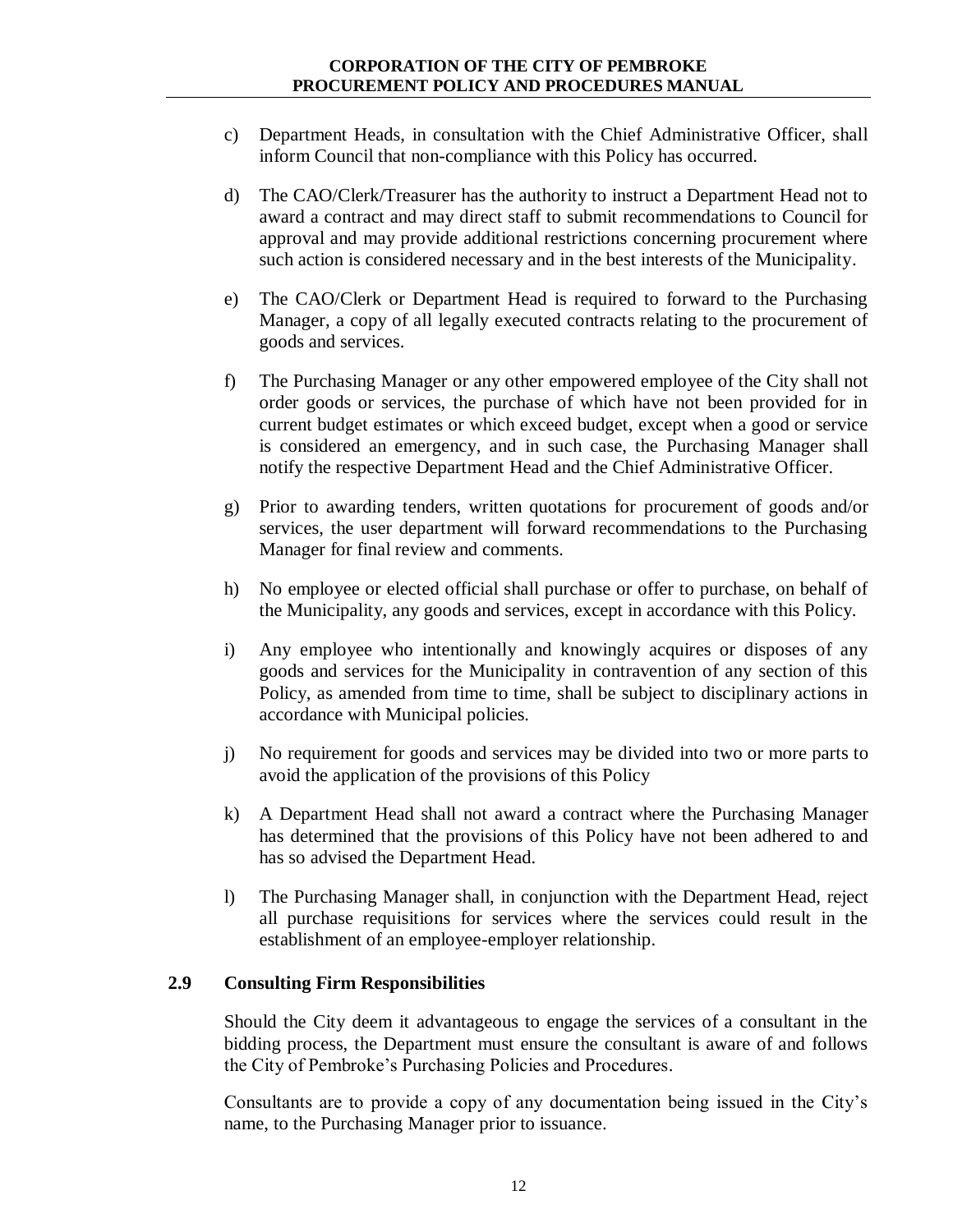# <span id="page-12-0"></span>**2.10 Financial Accountability**

- a) No expenditure or commitment shall be incurred or made and no account shall be paid unless approved in the annual budget or authorized by Council. Where this Policy prescribes dollar limits, the contract amount shall be the estimated total acquisition exclusive of taxes and less any rebates.
- b) Net Departmental expenditures are authorized by Council each year as part of either the Operating or Capital Budget process. Prior to budget approval, Department Heads can authorize and approve recurring expenditures which are necessary in the continuity of operations within the City up to 50% of the previous year's approved Operating Budget. Department Heads are not authorized to overrun net departmental operating budgets, except in accordance with this Policy.
- c) The exercise of authority to award a contract is subject to the identification and availability of sufficient funds in appropriate accounts within the Council approved Operating and Capital Budgets.
- d) Where goods and services are routinely purchased or leased on a multi-year basis, the exercise of authority to award a contract is subject to:
	- (i) the identification and availability of sufficient funds in appropriate accounts for the current year within Council approved estimates; and
	- (ii) the requirement for the goods or services will continue to exist in subsequent years and, in the opinion of the Treasurer, the required funding can reasonably be expected to be made available.
- e) The Purchasing Manager may reject all purchase requests for which sufficient funds are not available and identified. If the Department Head advises the Purchasing Manager that the deficiency is minimal and alternative funding has been identified, the purchase request may proceed provided appropriate authorizations are met in accordance with this Policy.
- f) Further to e), where a requirement exists to initiate a project for which goods, services or construction are required and funds are not contained in appropriate accounts within the Council approved budgets to meet the proposed expenditure, the Department Head shall, prior to the commencement of the purchasing process, submit a report to Council containing information surrounding the requirement to contract, the terms of reference to be provided in the contract, and information on the availability of funds within existing budgets, which were originally approved by Council for other purposes, or on the requirement of additional funds.
- g) The Department Head will co-ordinate with the Purchasing Manager and Treasurer all leasing requirements including term capitalization rate, lease versus buy analysis, etc. The Treasurer will ensure that all lease commitments comply with Municipal Act 2001 as amended and regulations made there under.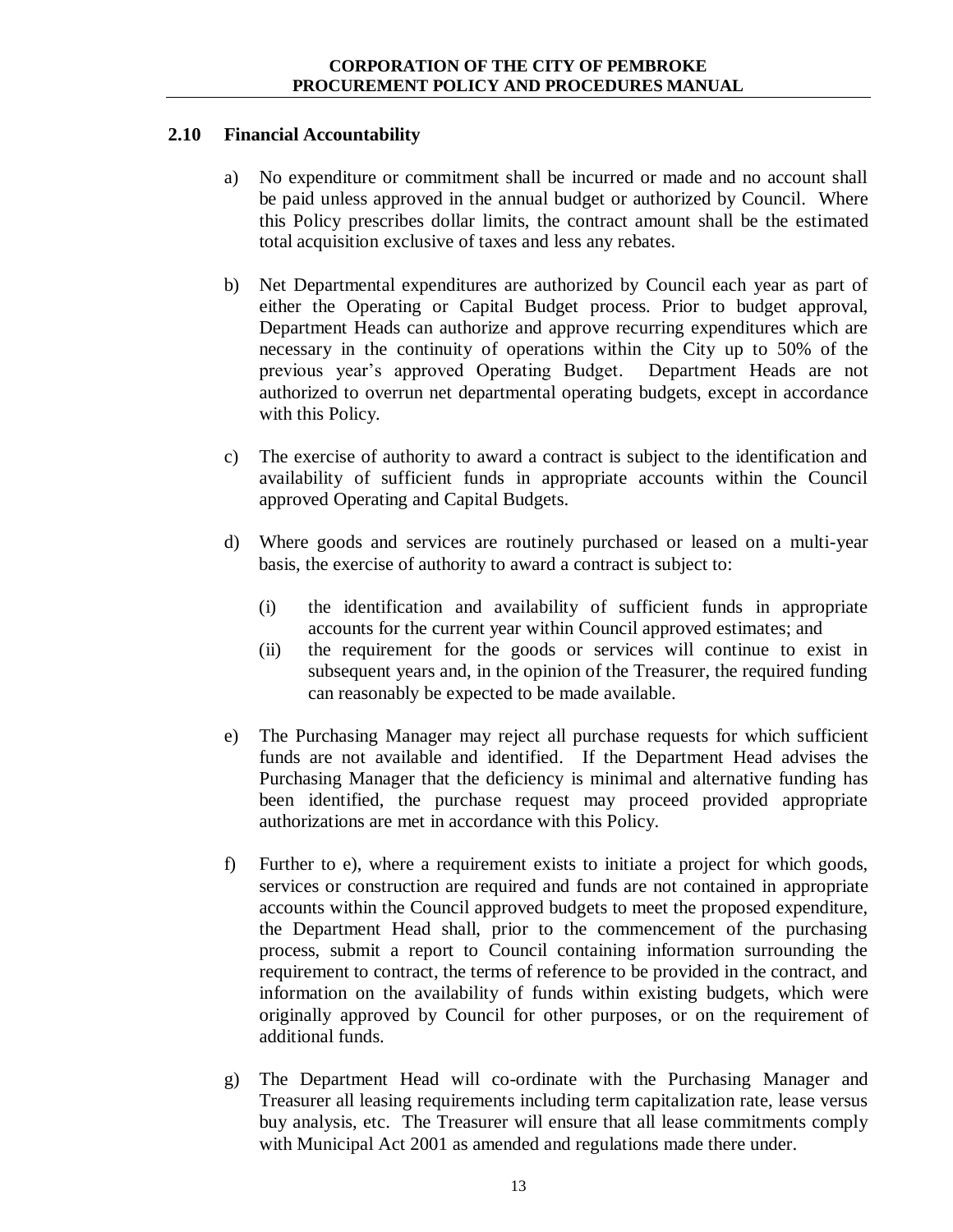h) Where this Policy identifies delegated authority limits for contract awards for the purpose of determining whether a contracts falls within these prescribed limits, the contract amount shall be the sum of all costs to be paid to the supplier under the contract, excluding taxes.

#### <span id="page-13-0"></span>**2.11 Prescribed Council Approval**

Despite any other provision of this by-law, the following contracts are subject to Council approval:

- a) any contract requiring approval from the Ontario Municipal Board,
- b) any contract prescribed by Statute to be made by Council,
- c) where the proposed cost exceeds or is not in the Council-approved budget;
- d) where the revenue amount proposed for acceptance is lower than the Council approved departmental estimates;
- e) where a substantive objection emanating from the Bid Solicitation has been filed with the Purchasing Manager, Department Head or Chief Administrative Officer, and
- f) where a major irregularity precludes the award of a tender to the supplier submitting the lowest responsive bid.

#### <span id="page-13-1"></span>**2.12 Expenditure Authority and Source Selection Methods**

- a) Where the required product or service can be specified (and such goods and services are not stocked in the central stores) a Purchase Requisition may be required to initiate the process of Source Selection.
- b) Determination of Source Selection shall be based on the estimated value of the goods and services to be procured, including delivery charges, less any rebates (see Appendix C);
- c) A Purchase Order must be issued for all expenditures (see Appendix B for Exemptions to this requirement), and the Purchasing Manager shall ensure that a legally binding agreement is executed by the Mayor and CAO for those expenditures awarded by Committee and Council.
- d) Only those members of staff indicated below have the authority to procure goods or services within the limits set out in the chart below: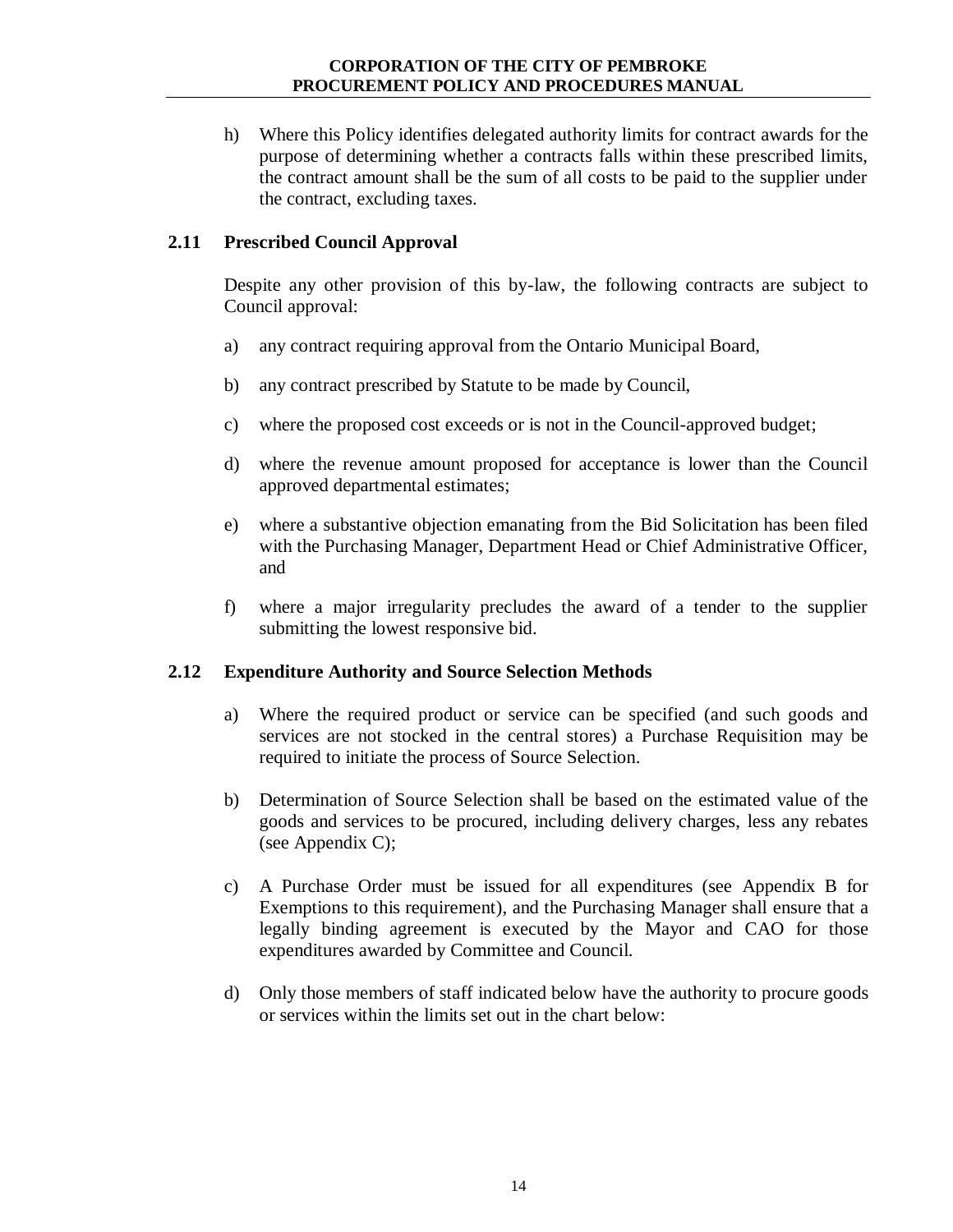| <b>Expenditure Before Taxes</b> |                  | <b>Authority</b>                                                                 | <b>Source Selection</b> |  |
|---------------------------------|------------------|----------------------------------------------------------------------------------|-------------------------|--|
| <b>Greater than</b>             | Less than $=$ to |                                                                                  |                         |  |
| \$0.00                          | \$1,000          | Supervisor/Superintendent<br>/Department Head                                    | Direct Acquisition      |  |
| \$1,000                         | \$5,000          | Department Head                                                                  | 2 informal quotes       |  |
| \$5,000                         | \$25,000         | Department Head                                                                  | 3 informal quotes       |  |
| \$25,000                        | \$100,000        | Department Head<br>with CAO Approval                                             | RFQ/RFT/RFP             |  |
| \$100,000                       | \$250,000        | Committee Approval                                                               | <b>RFT/RFP</b>          |  |
| \$250,000                       | Over \$250,000   | <b>Committee Recommendation</b><br>(to be forwarded to Council)<br>for Approval) | <b>RFT/RFP</b>          |  |

e) An Information Report to Council shall be prepared by Treasury on a monthly basis for all procurement exceeding \$25,000.

# <span id="page-14-0"></span>**2.13 Methods of Procurement**

a) Low Value Procurement (Direct Acquisition)

Used when goods or services are expected to cost \$1,000 or less, are required on a one-time (non-repetitive) basis, and the end user of the goods and services has identified a clear or single solution. Experience or price comparison may be sought from known suppliers; price is the primary factor and is usually not negotiated. Purchase of goods shall be by petty cash, limited purchase order, Blanket Order, or City credit card. Vendor invoices shall be approved by a Department Head.

b) Informal Procurement Through Quotation

Used when goods or services are expected to cost more than \$1,000 but less than or equal to \$25,000, are required on a one-time (non-repetitive) basis, and the end user of the good or service has identified a clear or single solution. Price comparison shall be sought, where practicable; price is the primary factor and may be negotiated.

(i) Where the cost is between \$1,001 and \$5,000, the requesting department shall obtain two informal quotes, where practicable, through phone, supplier advertisements, supplier catalogues or other similar communication methods. The Department Head of the requesting department may issue a purchase order directly to the lowest priced supplier, or a purchase requisition, authorized by the Department Head, shall be prepared, with the results of price comparison attached, and forwarded to the Purchasing Department for processing.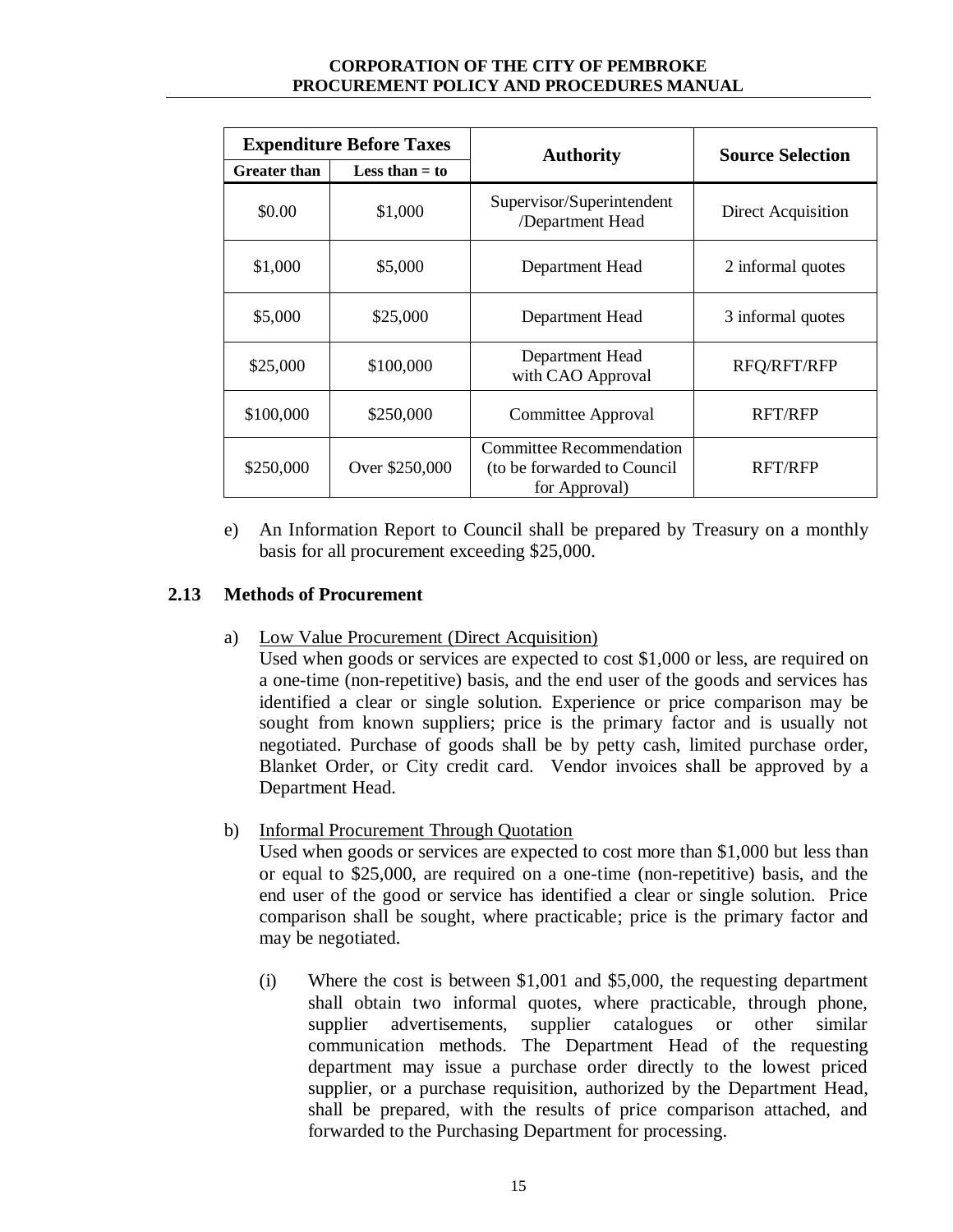(ii) Where the cost is between \$5,001 and \$25,000, the requesting department shall obtain three informal quotes, where practicable, through direct solicitation to suppliers. Faxed and email responses from suppliers are acceptable. The Department Head of the requesting department may issue a purchase order directly to the lowest priced supplier, or a purchase requisition, authorized by the Department Head, shall be prepared, with the results of price comparison attached, and forwarded to Purchasing for processing.

Form of contract is a Purchase Order, Blanket Order or Agreement.

#### c) Dollar Threshold Greater than \$25,000

All procurement shall be carried out through one of the following bid solicitations when the value of the goods and/or services is expected to exceed \$25,000.

# (i) *Request for Formal Quotations (RFQ)*

An effective, objective, fair, open, transparent, accountable and efficient process designed to obtain competitive bids from a predetermined list of suppliers, as determined by the Department Head and Purchasing Manager, based on precisely defined requirements for which a clear or single solution exists and where the value is expected to exceed \$25,000 and be less than or equal to \$50,000. There may be requirements estimated at \$50,000 or less where, at the discretion of the Purchasing Manager and the Department Head, it will be more appropriate to solicit bids using a Request for Tenders.

Features of this process:

- The Purchasing Manager, in consultation with the Department Head, shall issue the Request for Quotation.
- It is a sealed bid process.
- A bid deposit is required unless the Purchasing Manager has determined it is in the City's best interest not to request bid deposit.
- The bid deposit must be at least 10% of the bid price before taxes unless the Purchasing Manager has deemed it to be in the City's best interest to be some other value.
- Some form of Surety may be requested to be provided by the successful bidder.
- The Request for Formal Quotations may be preceded by a Request for Pre-Qualifications or an Expression of Interest.
- The Request for Formal Quotations is sent to at least three suppliers, where practicable, from a predetermined list but may be supplemented by advertisement placed on City's website and/or relevant media as applicable.
- Formal Quotations require a reply by a designated date and time.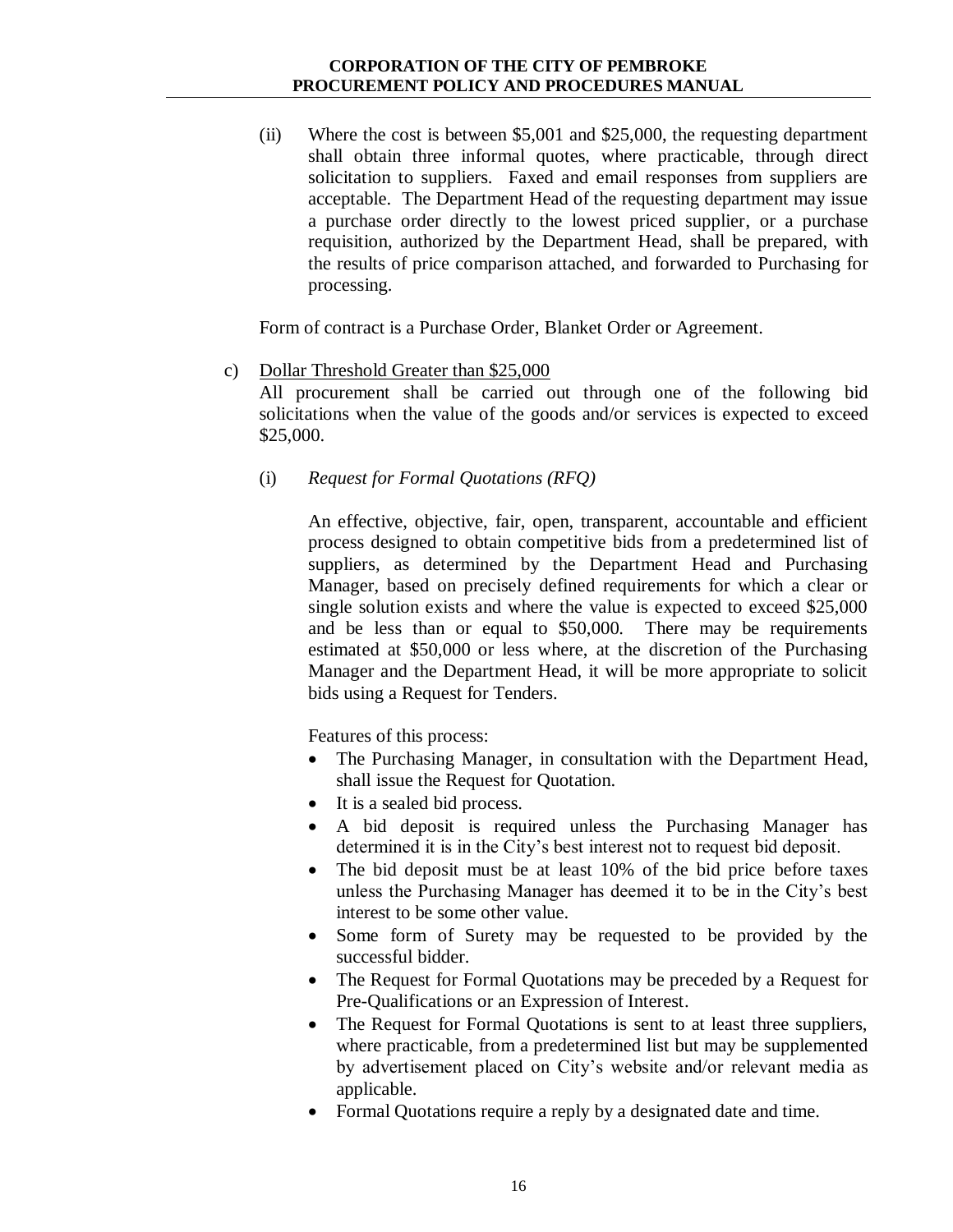- There is a Public Opening to read out the names of the Bidders and the total price excluding applicable taxes. No other information will be released at that time. Where subtotals are required, they may also be read out, at the option of the City, but line by line pricing will not be made public.
- Any requested bid deposits, security or bonds must be included with the submission.
- Bids are to be signed by a Corporate Officer, authorized to bind the Corporation.
- If only one bid is received, the Purchasing Manager, in consultation with the Department Head, may exercise the right to cancel the call for quotations.
- The Quotation is typically awarded to the lowest priced bidder who satisfies all specifications/requirements included in the Request for Quotations.
- CAO approval required.

Form of contract is a Purchase Order, Blanket Order or Agreement.

(ii) *Request for Tenders (RFT)*

An effective, objective, fair, open, transparent, accountable and efficient process designed to obtain competitive bids based on precisely defined requirements for which a clear or single solution exists and where the value is expected to exceed \$50,000.

Features of this process:

- The Purchasing Manager, in consultation with the Department Head, shall issue the Request for Tenders.
- It is a sealed bid process.
- A bid deposit is required unless the Purchasing Manager has determined it is in the City's best interest not to request bid deposit.
- The bid deposit must be at least 10% of the bid price before taxes unless the Purchasing Manager has deemed it to be in the City's best interest to be some other value.
- Some form of Surety may be requested to be provided by the successful bidder.
- The Request for Tenders may be preceded by a Request for Pre-Qualifications or an Expression of Interest.
- Advertisement is placed on City's website and/or relevant media as applicable.
- Tenders require a reply by a designated date and time.
- There is a Public Opening to read out the names of the Bidders and the total price excluding applicable taxes. No other information will be released at that time. Where subtotals are required, they may also be read out, at the option of the City, but line by line pricing will not be made public.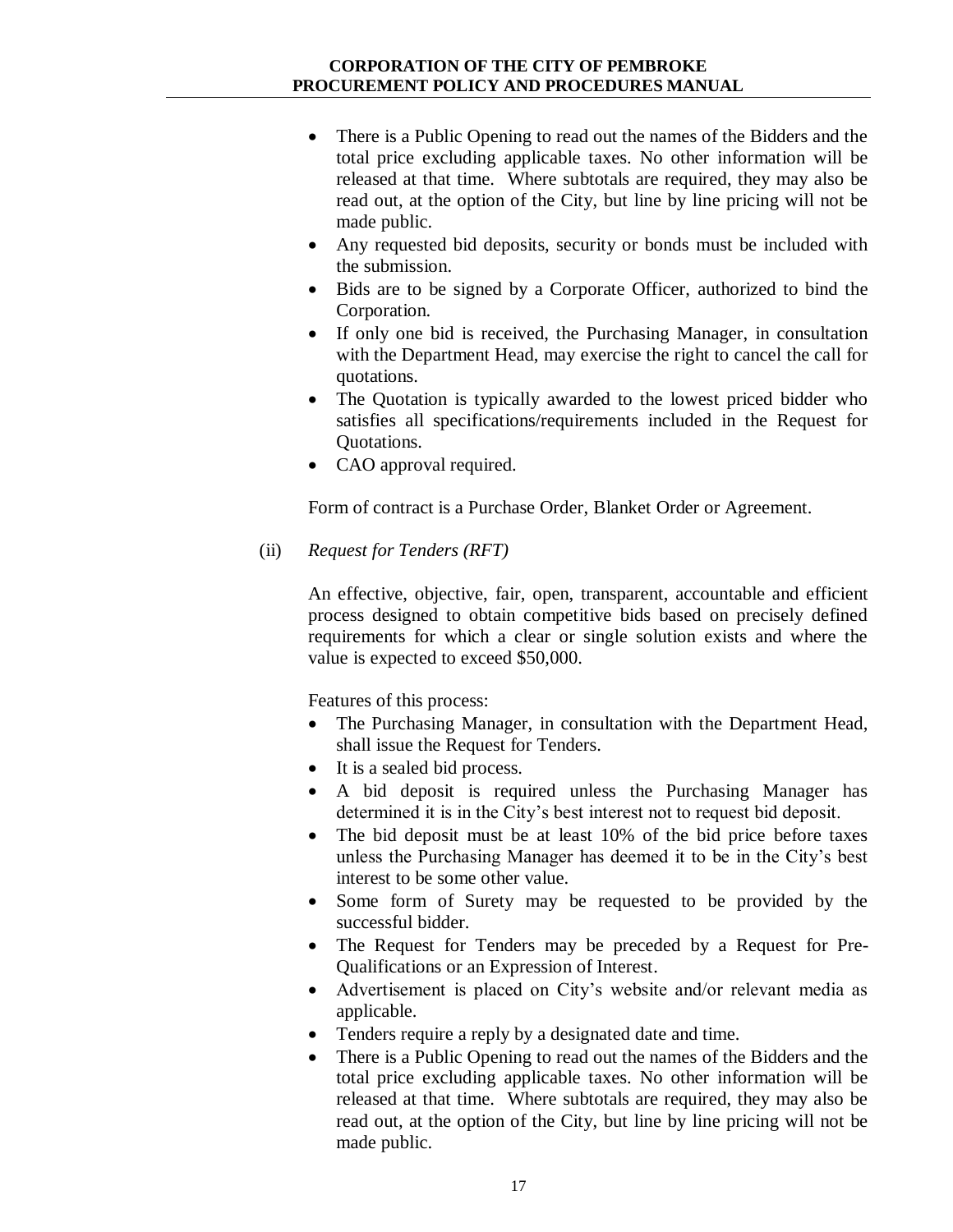- Any requested bid deposits, security or bonds must be included with the submission.
- Bids are to be signed by a Corporate Officer, authorized to bind the Corporation.
- If only one bid is received, the Purchasing Manager, in consultation with the Department Head, may exercise the right to cancel the call for tender.
- The Tender is typically awarded to the lowest priced bidder who satisfies all specifications/requirements included in the Request for Tenders.
- For tenders \$100,000 or less, CAO approval required.
- For tenders exceeding \$100,000, a report initiated by the issuing Department Head shall be reviewed by the Purchasing Manager prior to Committee consideration and approval.
- For tenders exceeding \$250,000, a report initiated by the issuing Department Head shall be reviewed by the Purchasing Manager prior to Committee consideration, approval, and recommendation to Council for approval.

Form of contract is a Purchase Order, Blanket Order or Agreement.

(iii) *Request for Proposals (RFP)*

An effective, objective, fair, open, transparent, accountable and efficient process designed to allow for the submission of solutions to meet broad outcomes to a complex problem or need for which there is no clear or simple solution, or it has been determined by the Purchasing Manager, in consultation with a Department Head, other criteria besides price should be evaluated, and where the value is expected to exceed \$25,000.

Features of this process:

- The Purchasing Manager, in consultation with the Department Head, shall issue the Request for Proposals.
- It is a sealed bid process.
- A bid deposit may be required at the discretion of the Purchasing Manager.
- The Request for Proposals may be preceded by a Request for Pre-Qualification or an Expression of Interest.
- Advertisement is placed on the City's web page and/or relevant media as applicable.
- Proposals require a reply by a designated date and time.
- Not formally opened in public as only the names of Proponents are recorded at the opening.
- If only one proposal is received, the Purchasing Manager, in consultation with the Department Head, may exercise the right to cancel the call for proposals.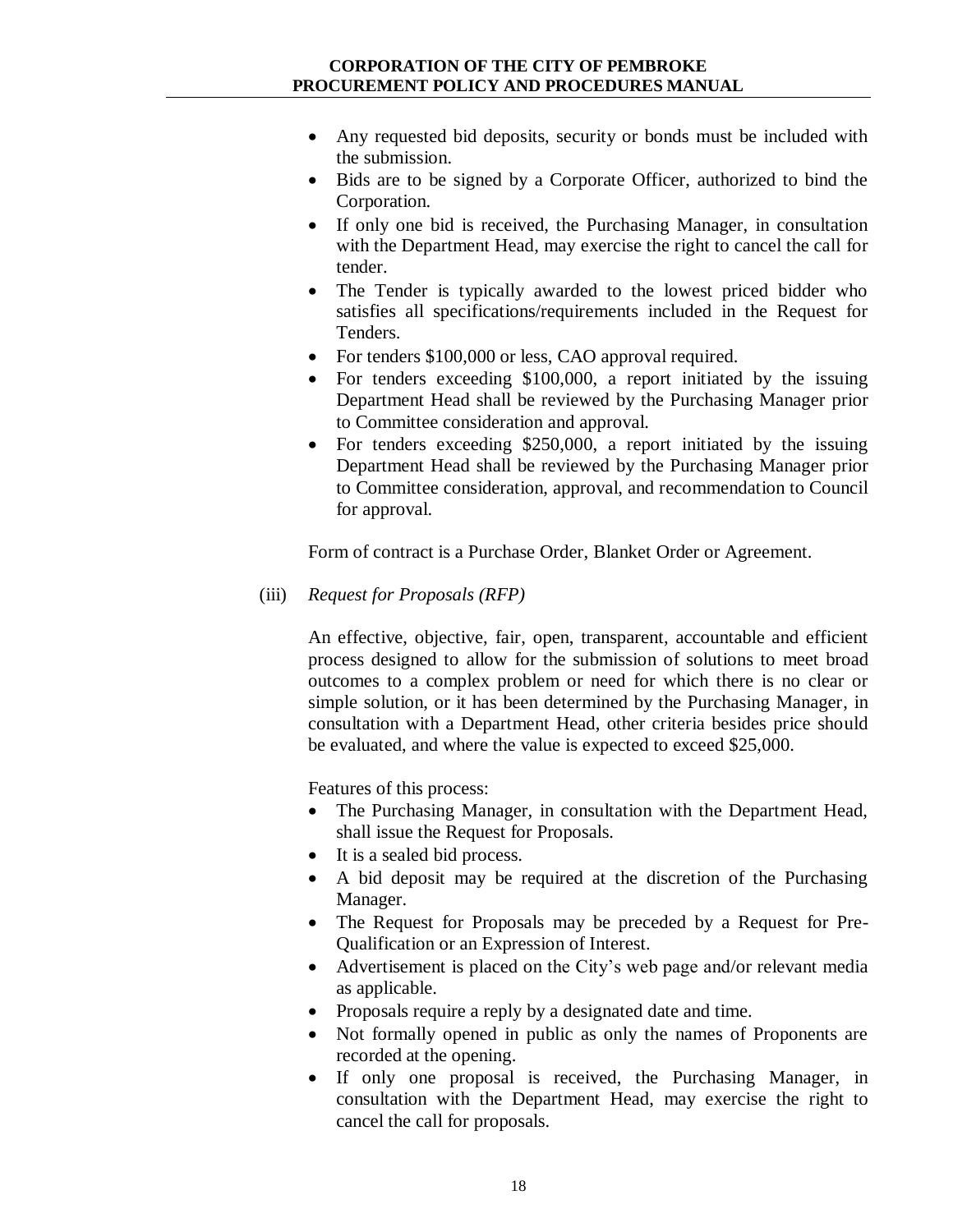- Negotiation with Proponents after submission and before award is acceptable.
- The Request for Proposal process is designed to select the proposal that earns the highest score in accordance with the Evaluation Criteria.
- A two-envelope process may be implemented where the Purchasing Manager, in consultation with the Department Head, deems it to be appropriate.
- The Evaluation Criteria are clearly identified in the Request for Proposal document.
- An Evaluation Committee shall evaluate each proposal.
- For proposals \$100,000 or less, CAO approval required.
- For proposals exceeding \$100,000, a report initiated by the issuing Department Head shall be reviewed by the Purchasing Manager prior to Committee consideration and approval.
- For proposals exceeding \$250,000, a report initiated by the issuing Department Head shall be reviewed by the Purchasing Manager prior to Committee consideration, approval, and recommendation to Council for approval.

Form of contract is a Purchase Order, Blanket Order or Agreement.

d) Expression of Interest and/or Pre-Qualification of Bidders

The purpose of this process is to ensure that each bidder can demonstrate they have the ability to provide the necessary expertise and resources to satisfactorily complete the work required, and it is used on occasions where it is deemed by the Purchasing Manager, in consultation with the originating Department Head, to be necessary prior to the commencement of a competitive sealed bid process. Pre-qualification shall only be considered in one or more of the following circumstances:

- (i) The work involves complex, multi-disciplinary activities, specialized expertise, equipment, materials or financial requirements.
- (ii) The work is such that Contract Administration costs (work inspection, follow-up, and extra fee negotiations) could result in a substantial cost to the City if the work is not satisfactorily performed the first time.
- (iii) The goods or services to be purchased must meet national safety standards, or if no standard has been established, require a demonstrated acceptable level of performance.
- (iv) The work is considered "high risk" with respect to regulations governed under the Occupational Health and Safety.
- (v) Where it is felt limiting the number of bidders who can submit a bid for the final competitive Bid Solicitation process will increase the quality of bids submitted by each, as they know competition has been limited and their chances of success are increased.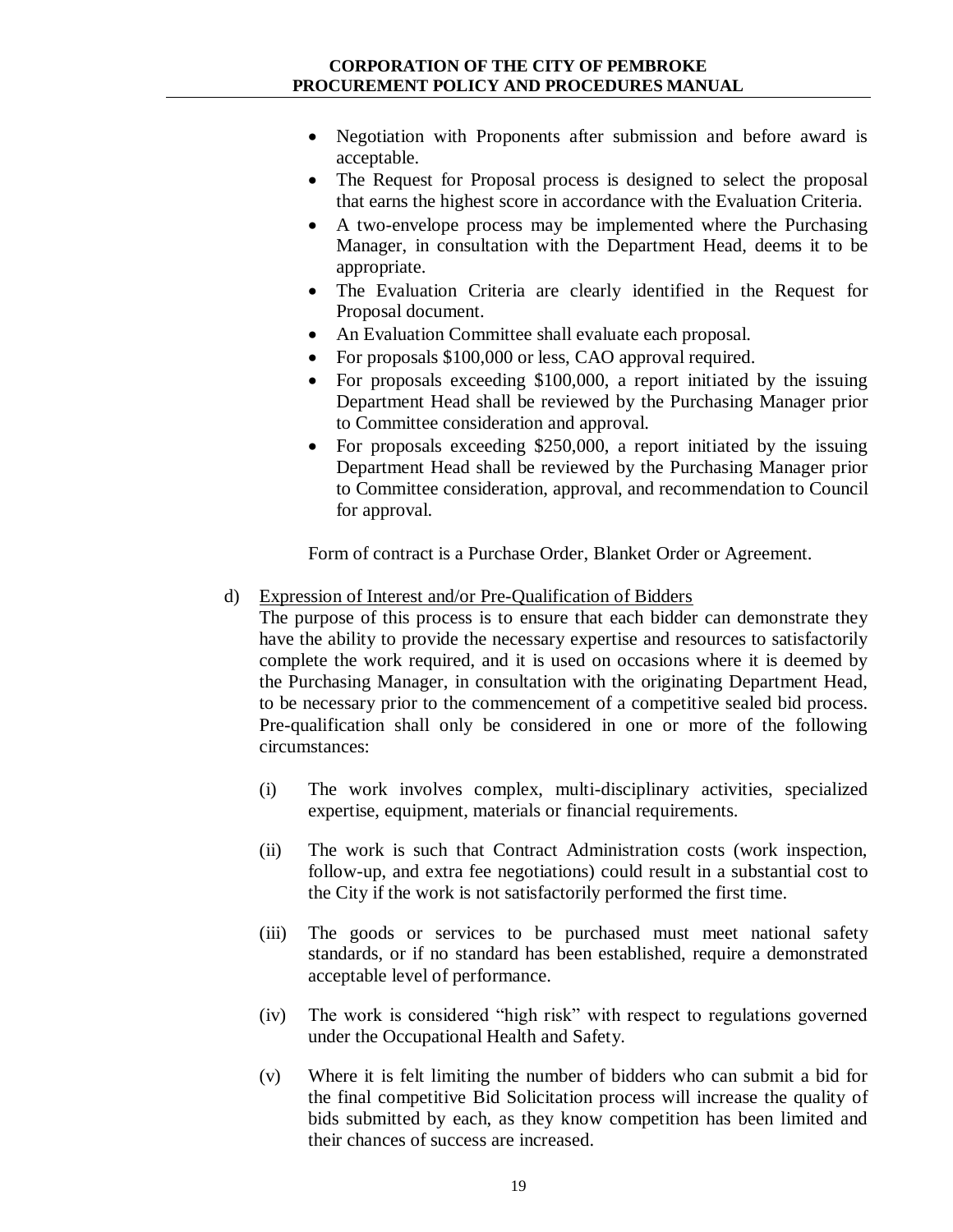Pre-qualification involves a two-step process, where a Bid Solicitation process will follow. Pre-qualification is the first step, and sets out criteria requiring bidders to provide information including, but not limited to:

- (i) Experience on similar work,
- (ii) References provided from other customers for similar work,
- (iii) Verification of applicable licenses and certificates,
- (iv) Health and Safety policies and staff training, and
- (v) Financial capability.

Appropriate staff and/or consultants will evaluate, rank the submissions and approve a short list of acceptable suppliers who will be invited to participate in the subsequent procurement process.

e) Request for Information

Used to build supplier interest and to see if there are enough suppliers to justify a full Bid Solicitation process. The Request for Information may request detailed information including, but not limited to, company background, who the interested parties are, what they can offer and what they can do for the City.

#### <span id="page-19-0"></span>**2.14 Specifications**

- a) The department whose budget provides for the procurement of goods and services shall be responsible, in consultation with the Purchasing Manager, for the preparation and approval of all specifications and/or Terms of Reference (Scope of Work) to be used for the procurement of such goods and services.
- b) Where practical, specifications or Terms of Reference should be considered that are detailed but not brand specific to leave room for potential vendors to provide alternatives in the event an equal or better-proven product or method is available.

# <span id="page-19-1"></span>**2.15 Request for Vendor Input**

- a) A potential or existing supplier may provide technical assistance free of charge in developing procurement specifications or requirements. However, the City may not accept a bid or proposal or award a contract to a supplier who received compensation from the City to provide assistance in the preparation of the specifications on which the solicitation or contract is based.
- b) A supplier who assists the City in developing specifications or requirements may not disclose, to any potential supplier who plans to submit a bid or proposal, information concerning the procurement which is not available to the public. In addition, the supplier who provided such development services for payment may not be a subcontractor or partner for the supplier who is awarded the contract or any of that supplier's subcontractors or partners, however far removed.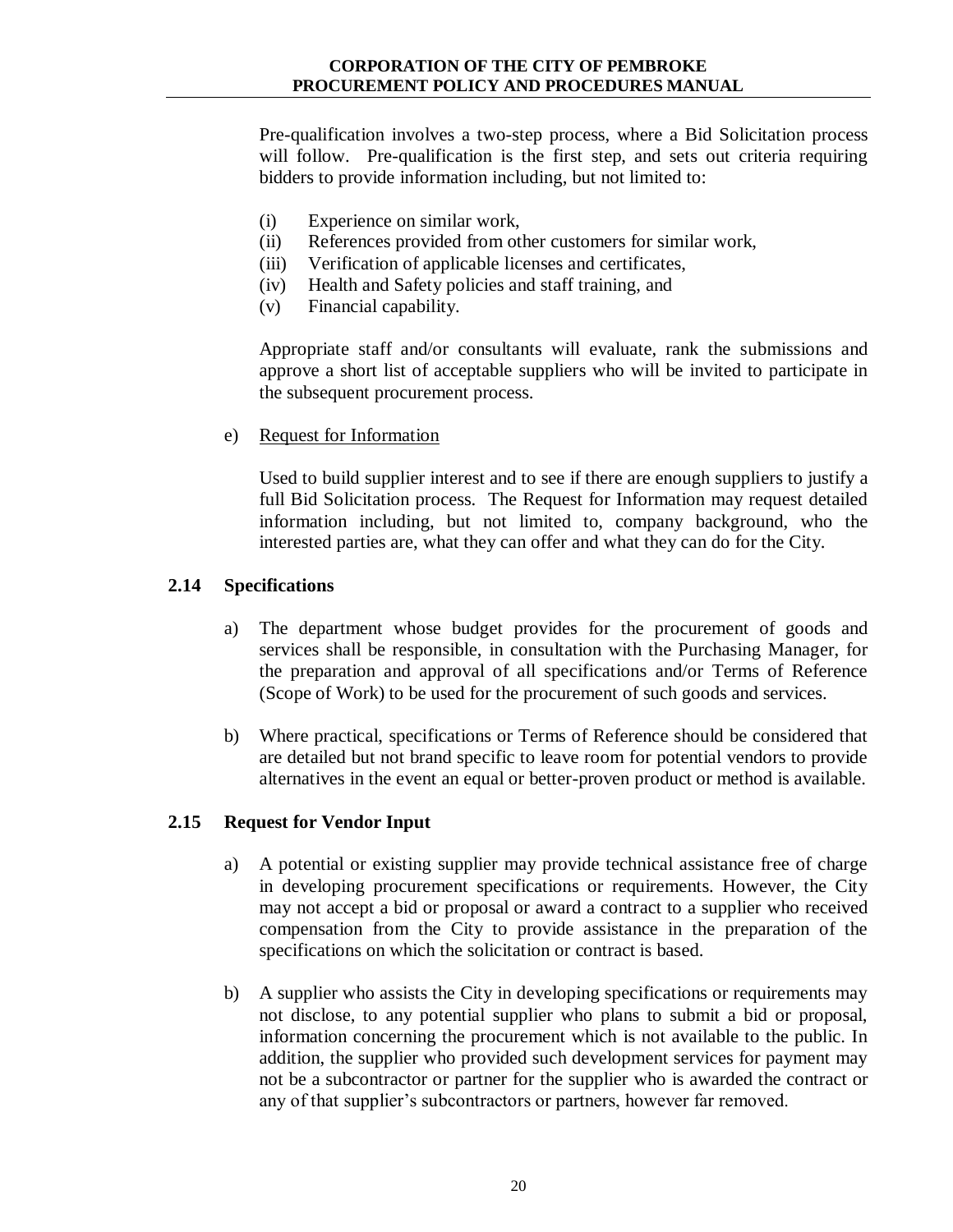- c) Any independent contractor employed or otherwise paid by the City to design a project, develop a scope of work, write specifications, or otherwise define contract requirements is also not eligible to compete for or receive the resulting contract.
- d) Any detailed specifications developed as a result of the assistance, whether compensation was provided or not, shall become the property of the City.

#### <span id="page-20-0"></span>**2.16 Standardization**

It will be the policy of the City of Pembroke wherever possible, to standardize the procurement of goods and services to allow for:

- a) reduced number of goods and services required;
- b) maximizing volume buying opportunities;
- c) providing economies of scale;
- d) reduced handling, training and storage costs;
- e) minimizing maintenance costs;
- f) co-operative purchasing activities;
- g) competitive bid results; and,
- h) reduced overall cost.

#### <span id="page-20-1"></span>**2.17 Salespersons/Vendors**

The Purchasing Department shall maintain a database of potential vendors. The onus is on the vendor to supply the Corporation with their company information including the categories of goods and services supplied. The Corporation will do its best to notify all potential vendors of bid opportunities but will not be responsible for vendors inadvertently missed.

# <span id="page-20-2"></span>**2.18 Receipt of Bids**

All sealed bids received in response to Bid Solicitations shall be received by the Purchasing Manager, in accordance with the instructions in the Bid Solicitation, and opened in public, where applicable, at the time and place stated in the Bid Solicitation. Each sealed bid submission will be confirmed by the City of Pembroke time clock stamp upon receipt and this shall be considered the time of receipt for the purpose of determining bid irregularity (1.) "late bids". The Purchasing Manager shall ensure all sealed bids are stored in a secure location. The number of bids received and the name of the bidders is confidential and must not be divulged prior to the tender opening, except in the case of construction requests for tenders where subtrades may need to know what general contractors have picked up tender drawings.

#### <span id="page-20-3"></span>**2.19 Bids with Equal Total Prices**

If two low Bids are found to be equal in price, quality and service, the equal bidders will be given 48 hours to re-submit. If a tie still exists the successful bidder shall be determined by a coin toss. The coin toss shall be performed by the Purchasing Manager in the presence of a representative of the initiating Department.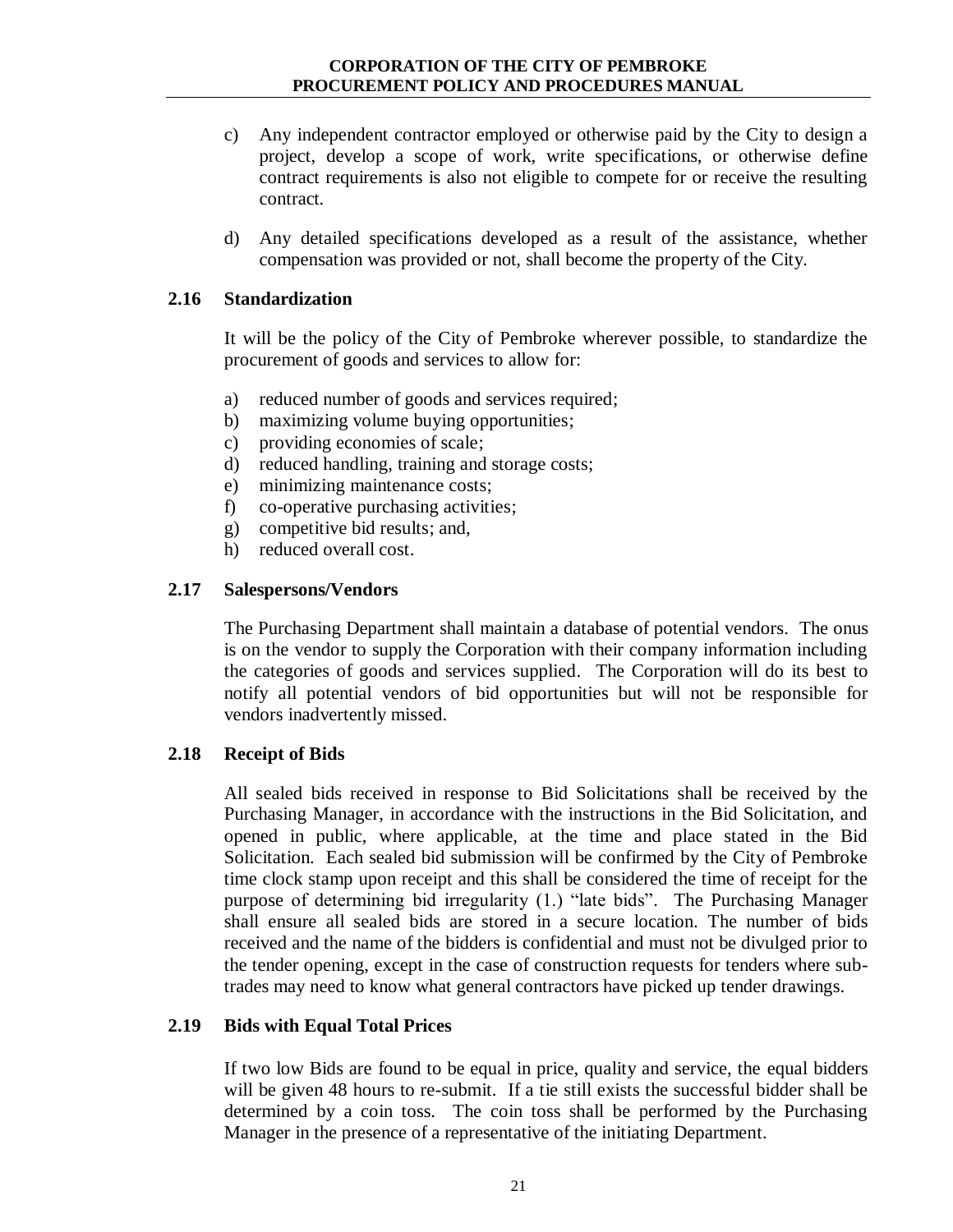# <span id="page-21-0"></span>**2.20 Invited Bids Addendum Through Formal Process**

In no instance shall anyone, except the Purchasing Manager or his designate, issue any verbal or written changes on an invited bid, with regards to conditions or specifications. All changes must be done through addendum issued with the approval of the Purchasing Manager.

#### <span id="page-21-1"></span>**2.21 Acceptance of Invited Bids**

The lowest or any bid will not necessarily be accepted. The Corporation of the City of Pembroke reserves the right to reject any or all bids, or to award the Contract to other than the bidder submitting the lowest bid.

#### <span id="page-21-2"></span>**2.22 Cancellation of a Bid Solicitation**

- a) A Department Head may cancel a Bid Solicitation at any time.
- b) The Department Head shall ensure that the confidentiality of any bid submitted is maintained in accordance with the provisions of the Municipal Freedom of Information and Protection of Privacy Act, as amended.

# <span id="page-21-3"></span>**2.23 Bid Irregularities**

Instances where an Invited Bid shall be rejected as unacceptable (see **Appendix A** – Bid Irregularities).

# <span id="page-21-4"></span>**2.24 Contract Administration**

- a) It shall be the responsibility of the user department to enforce the contract terms, conditions and specifications. Where these terms are not being adhered to, the user department shall report the situation to the Purchasing Department for future reference.
- b) If, in some instances, the user department wishes the Purchasing Department to enforce the terms, conditions and specifications, that department must advise the Purchasing Department, in writing, prior to the issuance of City documentation to the vendors.

# <span id="page-21-5"></span>**2.25 Contractor's Rating**

The Department Head shall document evidence and advise the Purchasing Manager and CAO in writing no later than 30 days from substantial completion where appropriate or within 30 days of the final payment to the vendor, where the performance of a supplier has been unsatisfactory in terms of failure to meet contract specifications, terms and conditions or for Health and Safety violations.

Council may prohibit an unsatisfactory supplier from bidding on future contracts.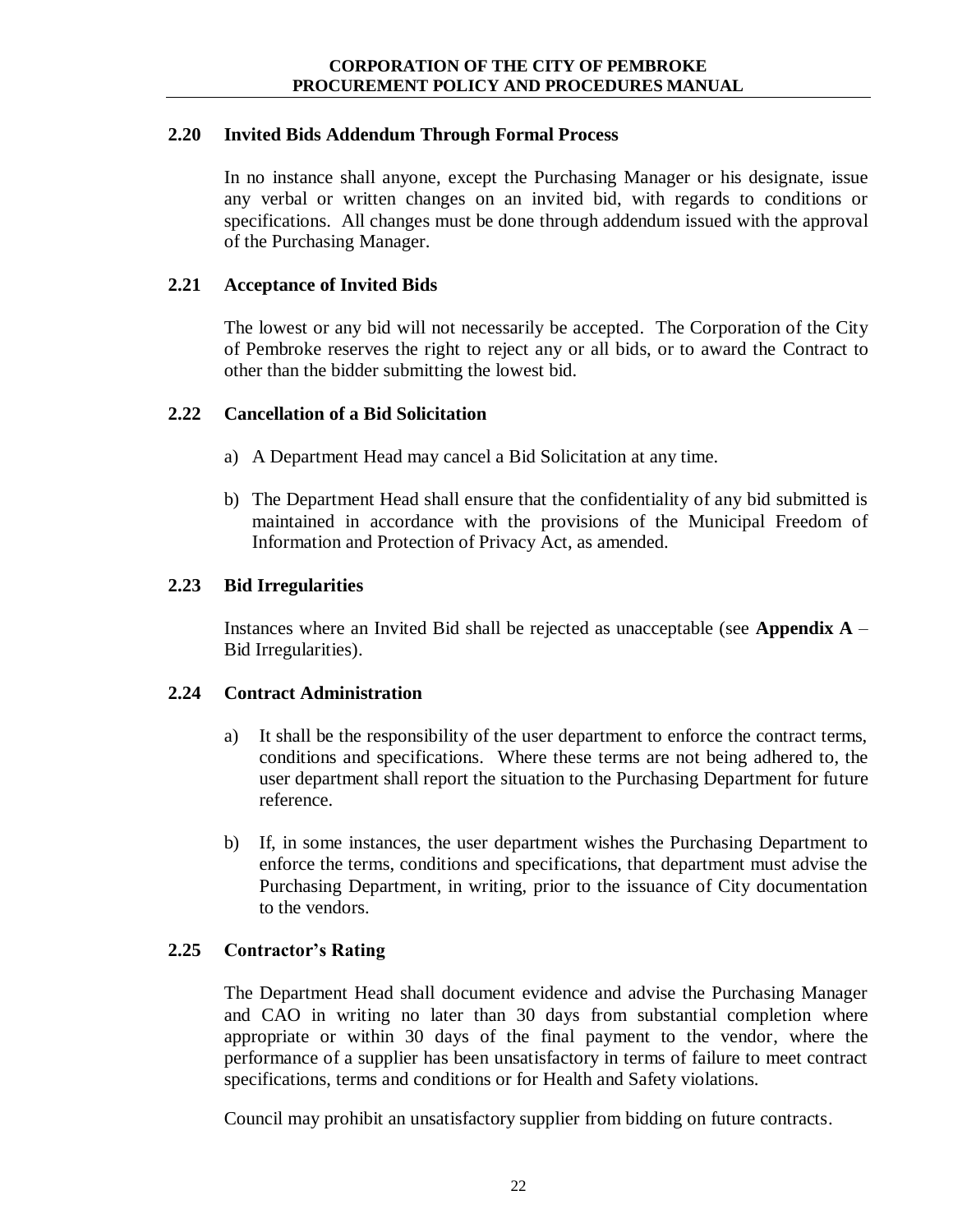# <span id="page-22-0"></span>**2.26 Non-Competitive Purchase - Single Source**

The purchase of a good or service by negotiation through a particular vendor rather than through the solicitation of bids from other vendors who can provide the same good or service, may be adopted, if in the judgement of the Purchasing Manager and in consultation with the requisitioning Department Head and CAO, as applicable, any of the following conditions apply:

- a) goods and services are in short supply due to market conditions;
- b) there is documented evidence that the extension or reinstatement of an existing contract would prove most cost effective or beneficial (to a maximum of 10% of the original contract);
- c) work is required at another location and a contractor has already been secured through a tender process, with established unit prices and it is considered to be beneficial and cost effective to extend the unit prices for the work to be completed on a similar job;
- d) where carrying out of the work by a contractor other than the contractor who did the original work would nullify the warranty or guarantee held;
- e) it is necessary to arrange interim contractual arrangements following the expiration or breach of a contract;
- f) an item or service is purchased for testing or trial use;
- g) a product is leased or rented by the City with or without a credit purchase option, and such purchase option would be beneficial to the City;
- h) when only one bid/proposal is received through the procurement process and it is impractical to recall the requirements of the call for quotations, tenders or proposals;
- i) when no bids were received in a competitive process;
- j) specific standards are adopted by Council;
- k) where goods or consulting services regarding matters of confidential or privileged nature are to be purchased and the disclosure of those matters through an open competitive process could reasonably be expected to compromise confidentiality, cause economic disruption or otherwise be contrary to public interest; or
- l) where the item or service to be purchased is offered by a corporation for which the City is a shareholder.
- **NOTE:** Single Source Purchase will only be permitted with written justification to be reviewed by the Purchasing Manager, User Department Head and CAO, where required.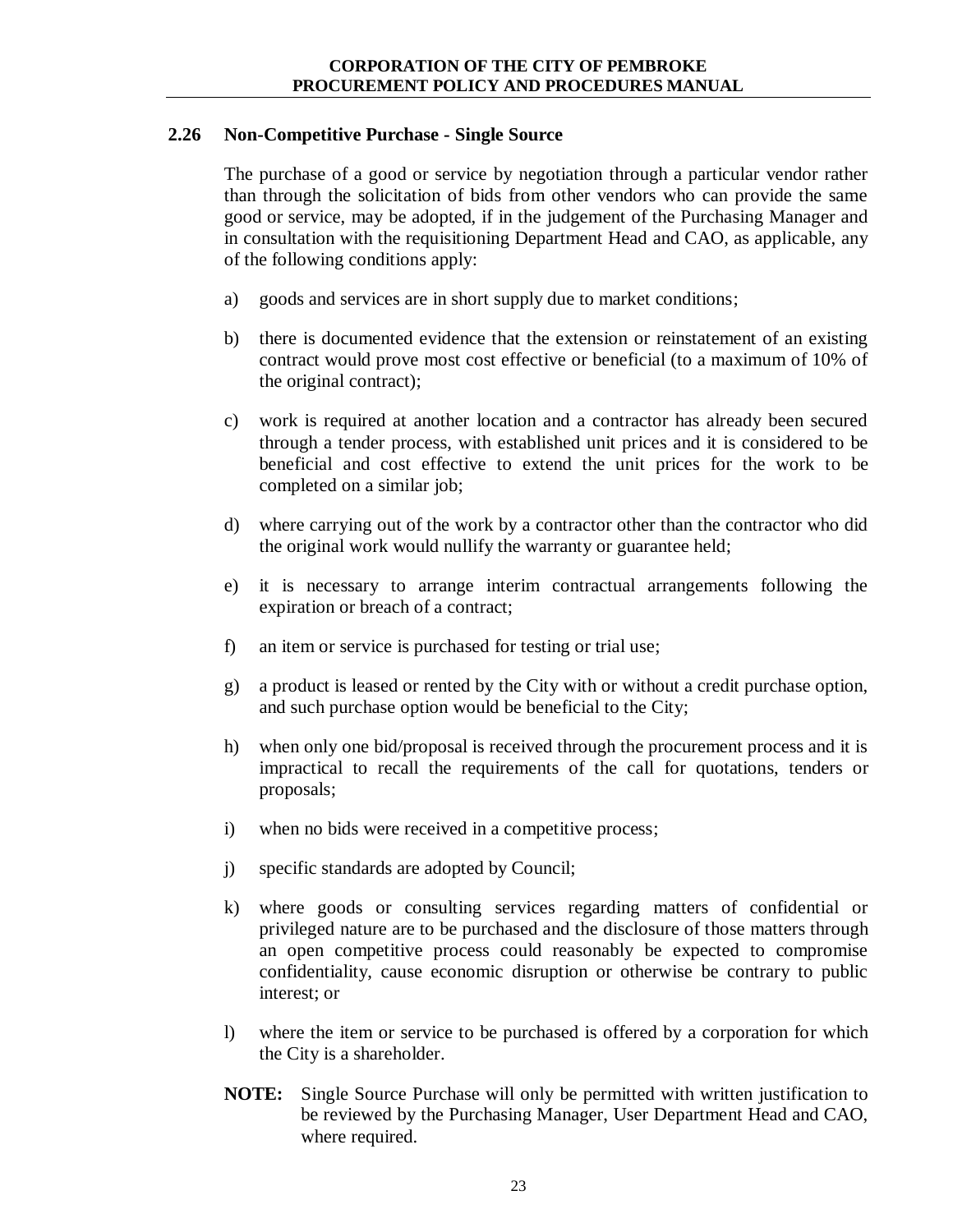#### <span id="page-23-0"></span>**2.27 Non-Competitive Purchase - Sole Source**

The direct purchase of a good or service unique to a particular vendor that cannot be obtained from another source will be allowed, if in the judgement of the Purchasing Manager, in consultation with the requisitioning Department Head, consideration of substitutes is precluded due to any of the following:

- (a) components or replacement parts for which there is no substitute;
- (b) compatibility with an existing product, facility or service is required;
- (c) there are patented, copyright or proprietary rights.

# <span id="page-23-1"></span>**2.28 Unsolicited Proposals**

Unsolicited proposals received by the City shall be referred to the Purchasing Manager for review and discussion with the user Department Head. No consideration shall be made for an unsolicited proposal unless there is a legitimate need for the goods and/or services offered by way of the unsolicited proposal. Any procurement activity resulting from the receipt of an unsolicited proposal shall be conducted in accordance with the provisions of this Policy. A contract resulting from an unsolicited proposal shall be awarded on a Non-Competitive basis only when the procurement complies with the requirements of 2.26 or 2.27.

#### <span id="page-23-2"></span>**2.29 Purchases Through Public Auction or Public Tender**

In instances where a department wishes to purchase through public auction or public tender, the Department Head shall advise the Purchasing Manager of the conditions involved in the proposed transaction prior to the event.

# <span id="page-23-3"></span>**2.30 Emergency Purchases (Other Than Declared States of Emergency)**

Notwithstanding the provisions of this Policy, the following shall only apply in case of an emergency, when an event occurs that is determined by a Department Head and the CAO to be:

- a) a threat to public health;
- b) the maintenance of essential municipal services;
- c) the welfare of persons or of public property; or
- d) the security and/or economic advantage of the Municipality's interests and the occurrence requires the immediate delivery of goods or services and time does not permit for competitive bids.
- **NOTE:** An emergency does not apply as a result of a user failing to plan and forecast their requirements in a timely fashion.

The above criteria are to be applied on the basis of: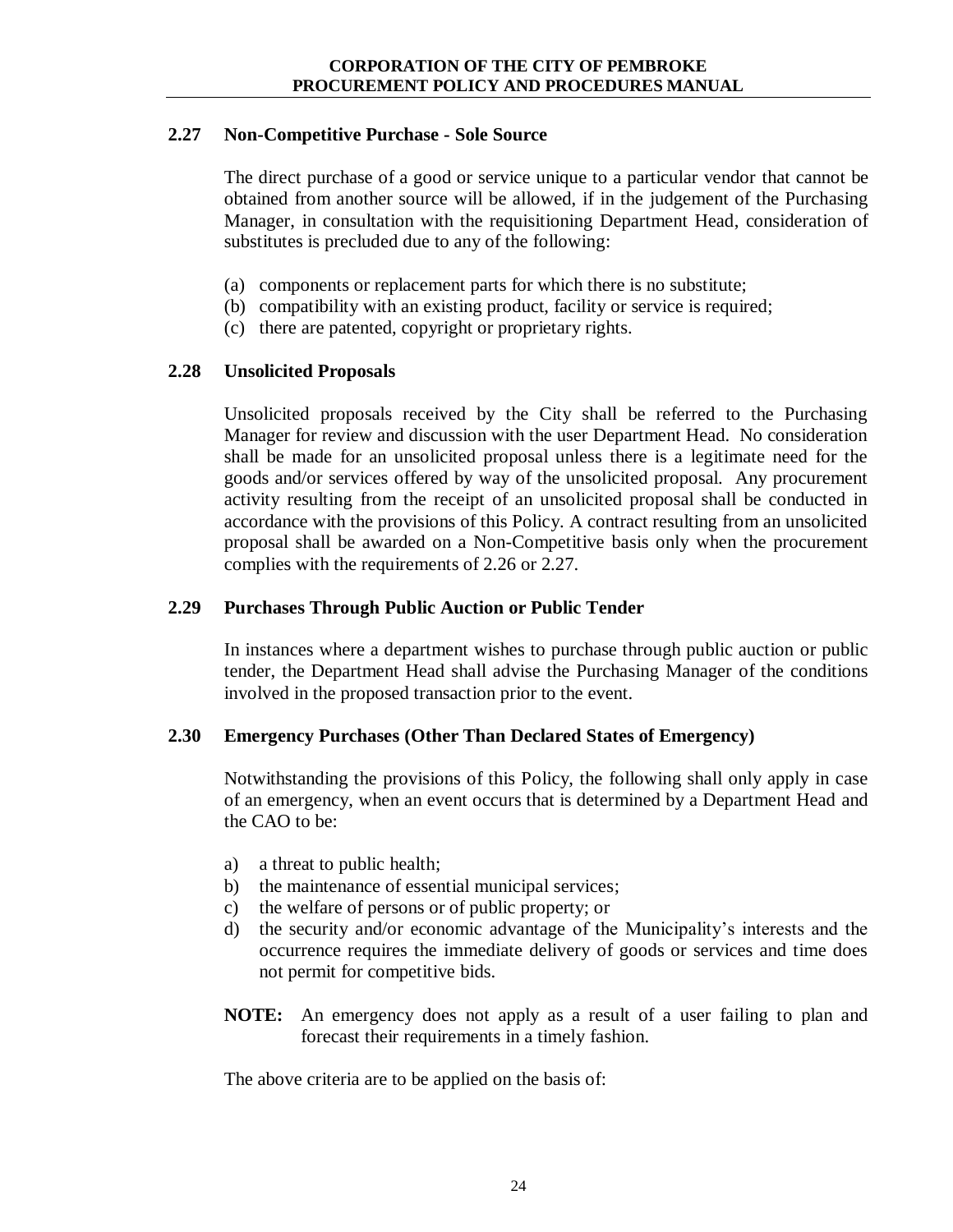- (i) Procurement from  $$25,000$  to  $$100,000$  (excluding taxes): Wherever feasible, the Purchasing Manager, upon the recommendation of the Department Head, shall secure by the most open market procedure at the lowest obtainable price, any goods and services required. (An information report shall be submitted to the appropriate Committee explaining the actions taken and the reason(s) therefore).
- (ii) Procurement over \$100,000 (excluding taxes): The Department Head shall obtain the prior approval of the CAO. (An information report shall be submitted to Council explaining the actions taken and the reason(s) therefore).

#### <span id="page-24-0"></span>**2.31 Follow-On Contracts**

Where a reasonable likelihood exists that, on completion of a contract, it will be necessary to award a non-competitive contract for follow-on goods or services, the Department Head shall ensure that the possibility of a follow-on contract will be identified in the original Bid Solicitation. Authority to approve a follow-on contract will be as per authority limits for contract award under this Policy.

#### <span id="page-24-1"></span>**2.32 Co-operative or Joint Ventures**

The Municipality may participate with other Government agencies or public authorities in co-operative procurement/acquisition ventures or utilize a "piggy back clause" to existing Ministry of government services contracts or other co-operatives, whenever it is determined to be in the best interest of the Municipality to do so. The purchasing procedures and policies of the Government agency or public authority initiating the procurement process will be followed.

#### <span id="page-24-2"></span>**2.33 Long-Term Tenders/Quotations**

The purpose of issuing long-term tenders/quotations for everyday goods and services are:

- a) to obtain satisfactory pricing;
- b) to provide uniformity within the Corporation;
- c) to maintain departmental inventories as required;
- d) to alleviate the problem of excess shipping charges during the life of the Contract;
- e) to reduce the amount of paperwork by eliminating day to day issuing of Purchase Orders and invoicing; and,
- f) to allow each department to have accurate figures for annual budgets for operating supplies.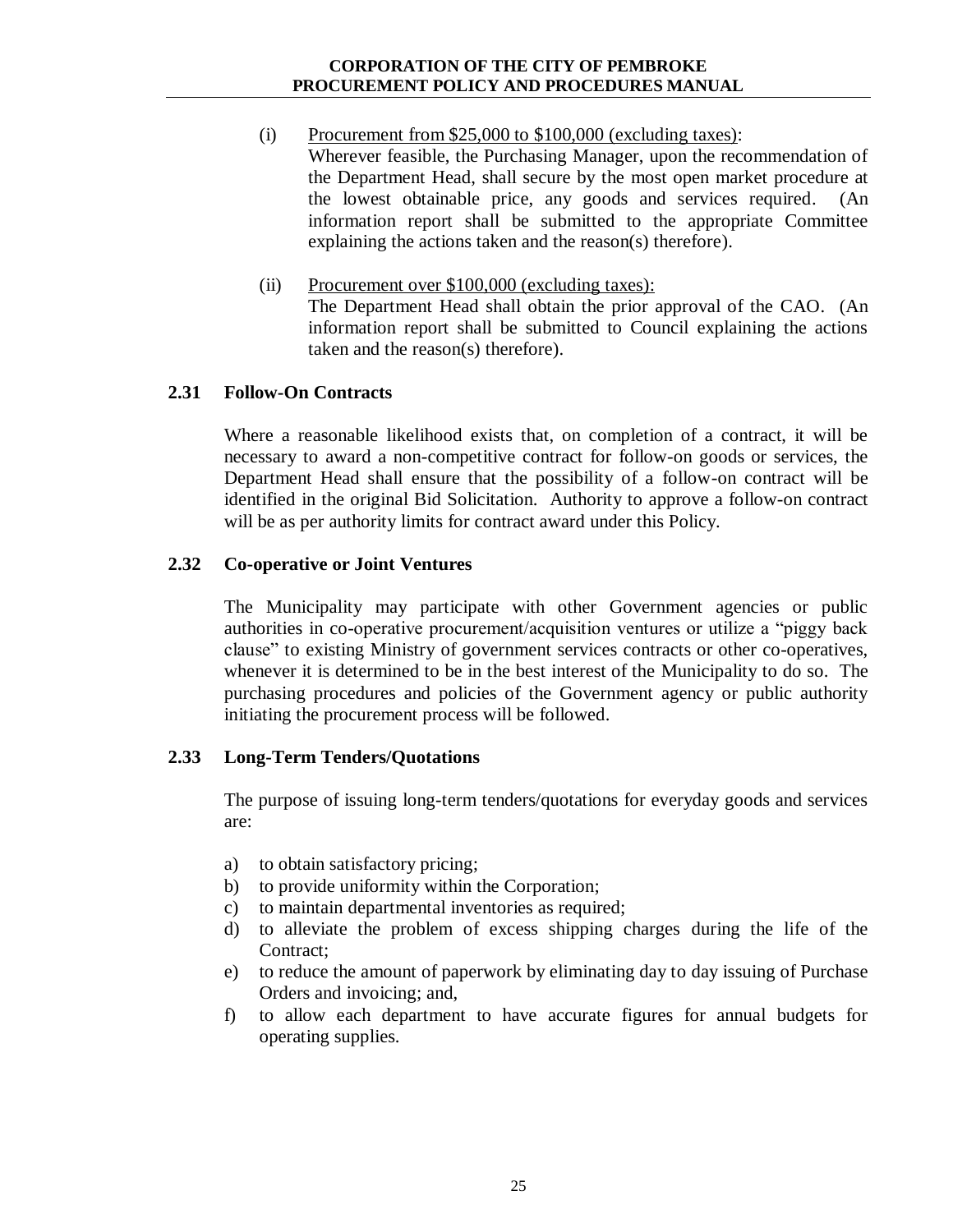# <span id="page-25-0"></span>**2.34 Exclusion of Bidders in Litigation**

No bid or proposal will be accepted from any bidder, inclusive of its subcontractors(s), which has a claim or has instituted a legal proceeding or has threatened to claim or institute a legal proceeding against the City or against whom the City has a claim or has instituted a legal proceeding with respect to any previous contract, without the approval of City Council. This applies whether the legal proceeding is related or unrelated to the subject matter of the bid or proposal being solicited.

# <span id="page-25-1"></span>**2.35 Auditing Services**

- a) The City shall appoint an auditor licensed under the Public Accounting Act, 2004 whose responsibilities comply with the Municipal Act.
- b) Prior to or upon the expiry of the current term of appointment, the CAO has the authority to seek and obtain a Proposal from the auditing firm for continued service.
- c) If the Proposal received under 2.35 b) is considered reasonable and appropriate by the CAO, the CAO shall obtain the approval of Council to reappoint the auditing firm.
- d) Should the Proposal received under 2.35 b) not be considered reasonable and appropriate by the CAO, or if the CAO does not exercise their authority under 2.35 b) above, the provisions of this Policy shall be followed to procure the auditing firm for the City.

# <span id="page-25-2"></span>**2.36 General Legal Services**

- a) The City may appoint a legal firm licensed under the Law Society Act for a period not to exceed five years.
- b) Prior to or upon the expiry of the current term of appointment, the CAO has the authority to seek and obtain a Proposal from the legal firm for continued service.
- c) If the Proposal received under 2.36 b) is considered reasonable and appropriate by the CAO, the CAO shall obtain the approval of Council to reappoint the legal firm for a term not to exceed five years from the date of the expiry of the current appointment.
- d) Should the Proposal received under 2.36 b) not be considered reasonable and appropriate by the CAO, or if the CAO does not exercise their authority under 2.36 b) above, the provisions of this Policy shall be followed to procure the legal firm for the City.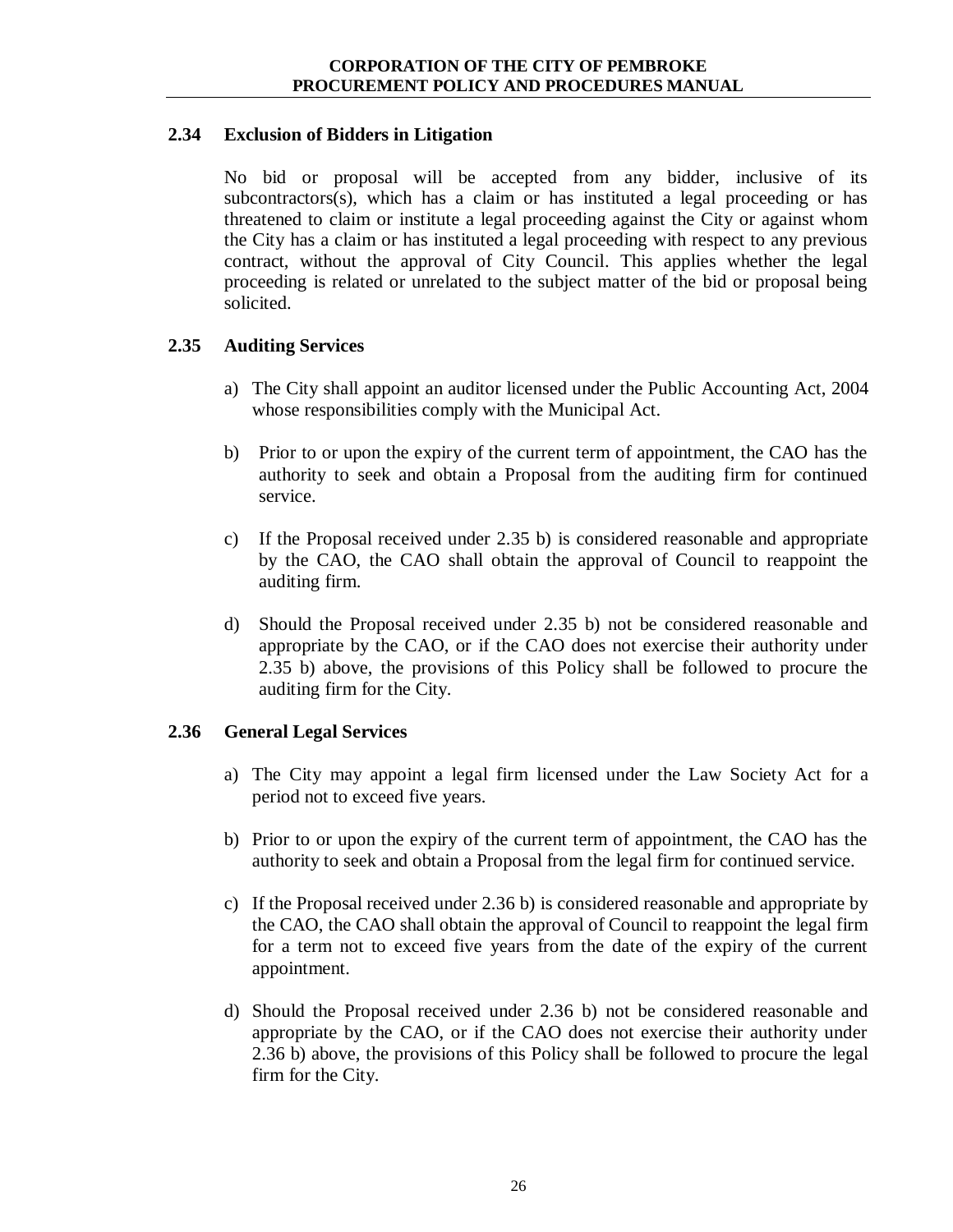#### <span id="page-26-0"></span>**2.37 Risk Management**

- a) In the case of Bid Solicitations, the Purchasing Manager shall assess and assign Risk Management clauses as required in the particular conditions of each document. Items shall include, but not limited to, the following: Bid Bonds; Performance Bonds; Liability Insurance protection; Workplace Safety & Insurance Board; employee bonding; deficiency reports; agreement forms; disposal of used materials; certified cheques; termination clauses; safety requirements; supplier responsibility; liquidated damages; dispute resolution; price adjustment clauses; and Certificates of Completion (partial and full).
- b) The Purchasing Manager shall from time to time, as required, review Risk Management Clauses, and develop new Clauses as needed.
- c) The Corporation of the City of Pembroke will ensure that any vendors engaged to carry out work for the City shall comply with any and all applicable municipal, provincial and federal legislation.

# <span id="page-26-1"></span>**2.38 Conflict of Interest**

Prior to accepting an assignment, all consultants (eg: architects, engineers, etc.) retained by the Municipality shall disclose to the Municipality, any potential conflict of interest. If such a conflict of interest does exist, the Municipality may, at its discretion, withhold the assignment from the consultant until the matter is resolved. Further, if during the conduct of a municipal assignment, a consultant is retained by another client giving rise to a potential conflict of interest, then the consultant shall so inform the Municipality.

# <span id="page-26-2"></span>**2.39 Access to Information**

- a) The City will disclose information received relevant to the issue of bid solicitations or award of contracts emanating from bid solicitations in accordance with the provisions of the *Municipal Freedom of Information and Protection of Privacy Act*, R.S.O. 1990, as amended.
- b) If a Bidder considers any part of their Bid proprietary, the Bidder shall clearly mark such page or section of the Bid as confidential. This procedure will not automatically protect the information from release, but will assist the City in making a determination on release if a request is made under the Municipal Freedom of Information and Protection of Privacy Act, as amended.

# <span id="page-26-3"></span>**2.40 Terms of Payment**

The Municipality maintains a net 30 days (n/30) upon receipt of a proper and approved invoice unless under special circumstances, the Treasurer would reduce or extend the terms of payment.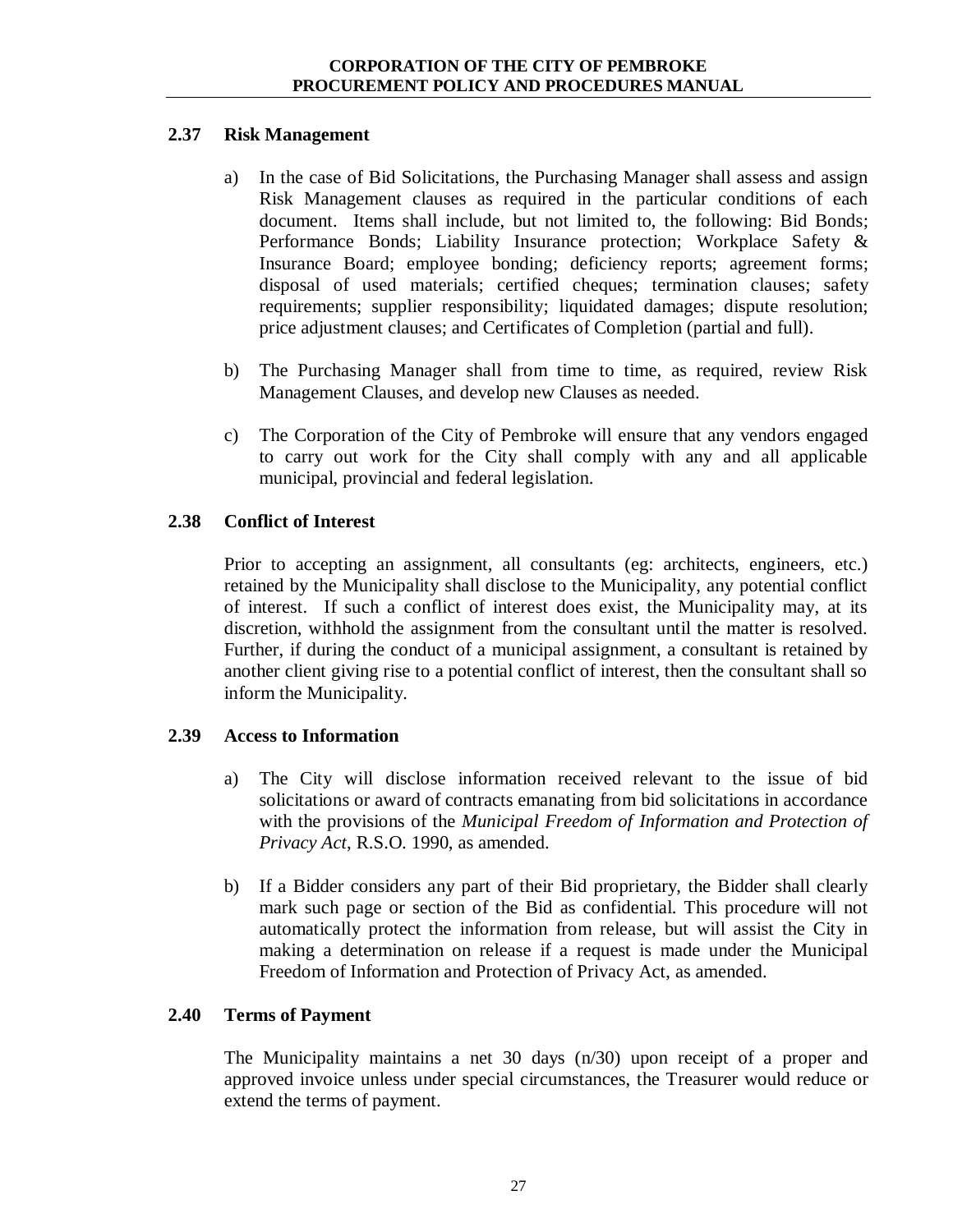# <span id="page-27-0"></span>**2.41 Disposal of Surplus Goods**

The disposal of surplus and obsolete goods shall be evaluated on a case-by-case basis. The Purchasing Manager, in consultation with the initiating Department Head and CAO, shall have the authority to sell, exchange, or otherwise dispose of goods declared as surplus to the needs of the City where it is cost effective and in the best interest of the City to do so.

Surplus and obsolete goods may:

- a) Be offered for sale to other City departments or public agencies;
- b) Be sold through sealed bid or by auction (online or auction house), and
	- (i) where it is deemed appropriate, a reserve price may be established;
	- (ii) where a reserve bid is not met, the City reserves the right to negotiate with the highest bidder;
	- (iii) where two or more identical high bids are received, a coin toss or chance drawing shall be conducted by the Purchasing Manager, in the presence of a Department Head, as a tie-breaking method;
- c) Be sold or traded to the original supplier or others in that line of business where it is determined that a higher net return will be obtained than by following other procedures;
- d) Be donated to a registered charity;
- e) Be recycled;
- f) Be scrapped; or

disposed by any other means that maximizes the benefit to the municipality while ensuring disposition in a timely fashion.

The sale of such goods to employees, elected officials, or their family members, other than in accordance with 2.41 b), is prohibited.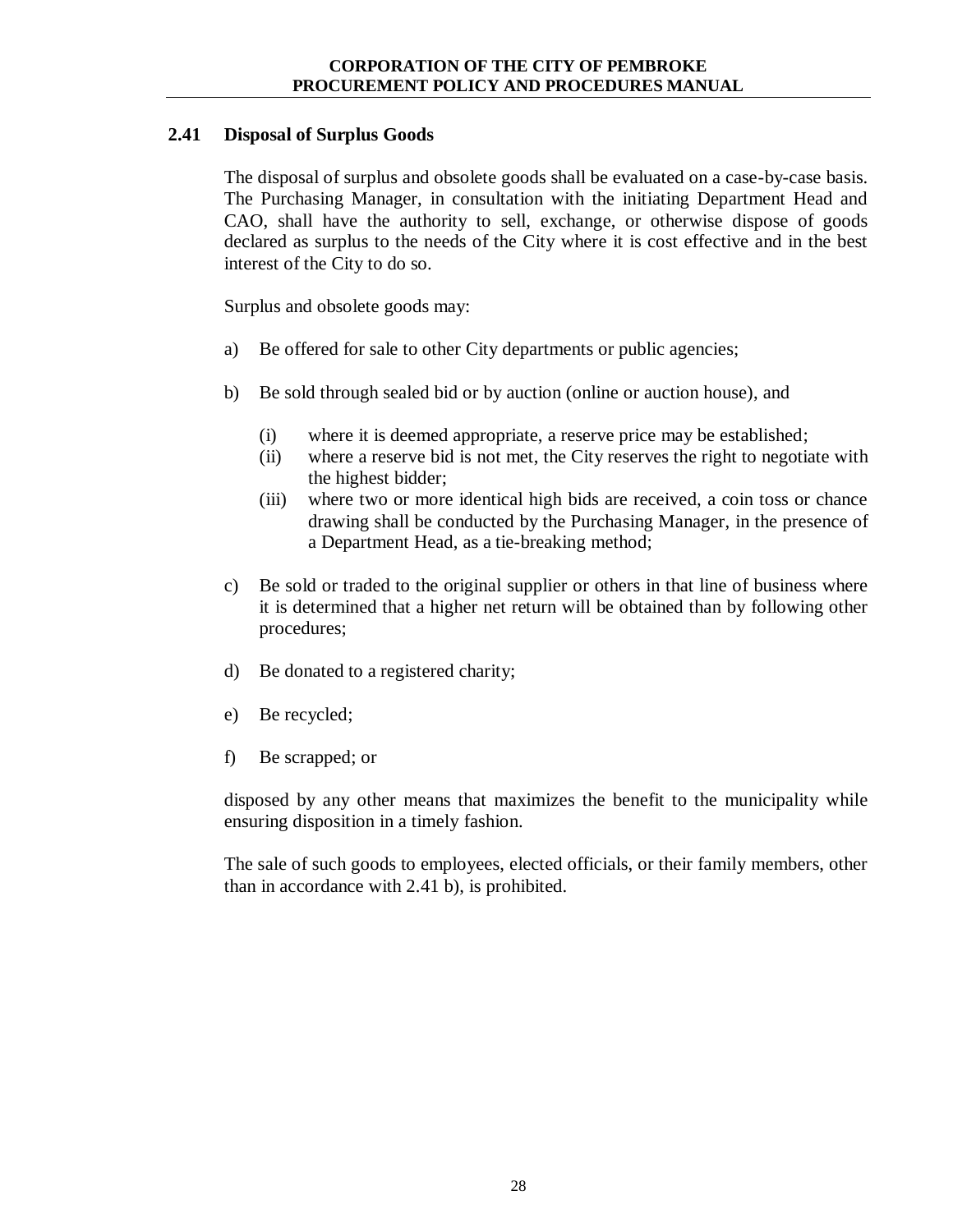# <span id="page-28-0"></span>**Section III – Purchasing Procedures**

# <span id="page-28-1"></span>**3.1 Types of Purchasing**

Prior to the Purchase being made:

- 1. A need is identified by the various user departments; and,
- 2. An approximate dollar value is determined, which will dictate the method of purchase to be used.

The options available for purchasing goods and services are as follows:

- a) Standard Purchase Order;
- b) Request for Quotation;
- c) Request for Tender;
- d) Request for Proposal;
- e) Single Source;
- f) Sole Source;
- g) Auction Purchase;
- h) Emergency Purchase; and
- i) Office Supplies Purchase

#### <span id="page-28-2"></span>**3.2 Standard Purchase Order**

The Department involved, through the Purchase Requisition system, enters the following:

- a) Date;
- b) Equipment/Facility;
- c) Section/Department;
- d) Requested By;
- e) Justification;
- f) Indicate if Funds are Available;
- g) Account Number;
- h) Quantity and Description of goods/service;
- i) Approximate value of purchase; and,
- j) Supplier (suggested by the User Department but can change based on supplier chosen by the Purchasing Manager).

If all of the above criteria are satisfied, the system will allow a Purchase Order to be generated.

# <span id="page-28-3"></span>**3.3 Request for Quotation, Tender and Proposal**

The Department involved notifies the Purchasing Manager of the intent to request a Tender/Quotation/Proposal. A follow-up meeting will be arranged to discuss the Project, including: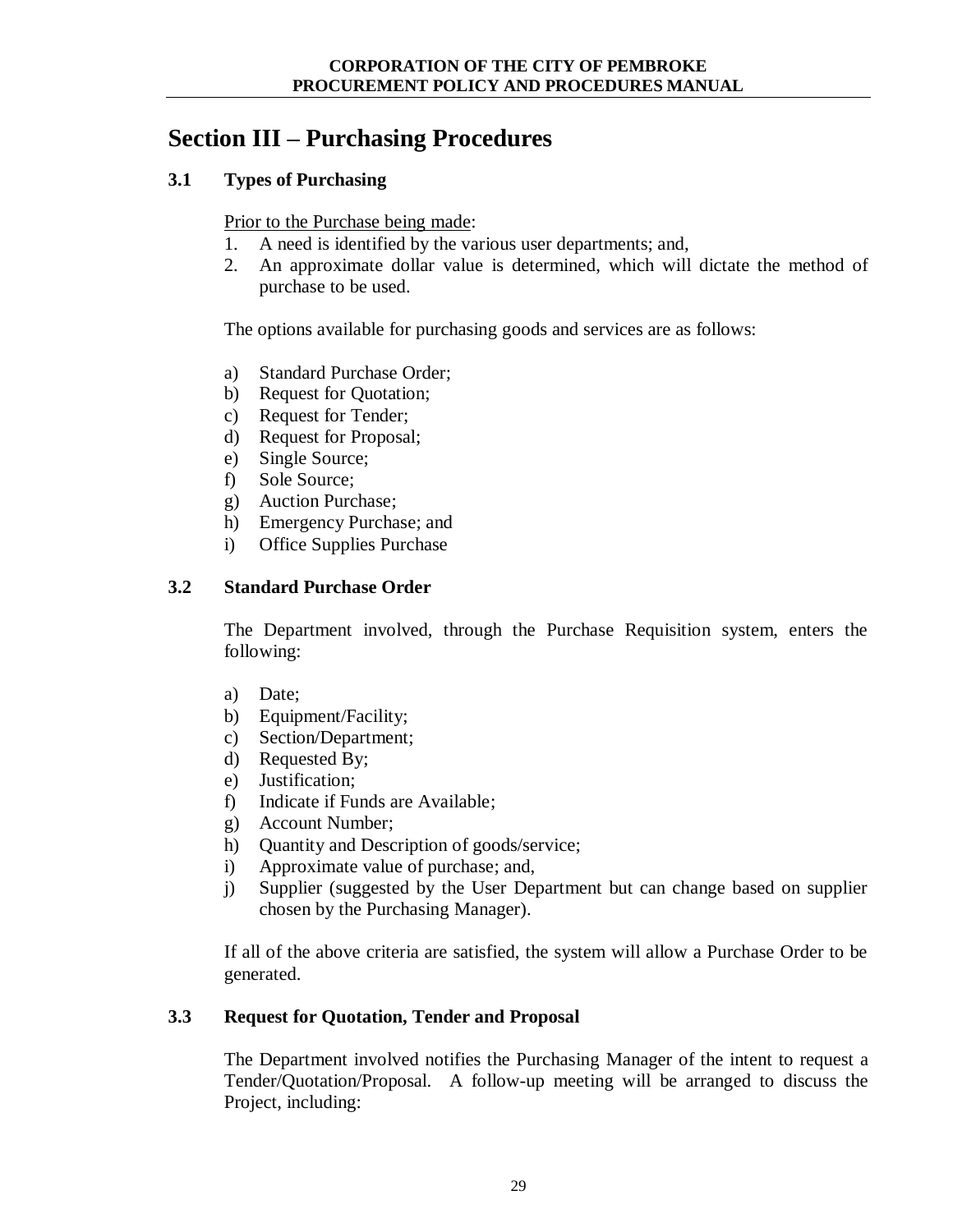- a) budget Amount (must be included in the budget and approved by Council);
- b) account number;
- c) advertising, if applicable;
- d) if a site meeting is required, and if so, is it mandatory;
- e) list of potential vendors if applicable; and,
- f) notes regarding the project.

Detailed Specifications are prepared, either by the user department and/or in conjunction with the Consulting Engineers, and combined with the City's standard Tender/Quotation Request.

#### <span id="page-29-0"></span>**3.4 Preparation of Specifications**

In the preparation of Specifications by Departments, the documents must:

- a) be prepared within a time frame allowing the distribution of the documents to the vendors and allowing for reasonable response time by the vendors;
- b) allow for appropriate advertising period;
- c) allow for competitive bidding;
- d) allow for reasonable time to prepare report of recommendation; and,
- e) allow for reasonable time to get reports on the appropriate Committee/Council Agenda's.

The specifications must be detailed enough that a loophole will not allow a bidder to evade any of the provisions and thereby take advantage of competitors or the purchaser, and:

- f) Be capable of being checked. They must describe the method of checking which will govern acceptance or rejection.
- g) Be reasonable in tolerances as to not have unnecessary precision or requirements causing higher costs and making the bid restrictive.
- h) The Purchasing Manager arranges for advertising of the call as required by the policies and procedures established by this document. Purchasing Manager or designate receives, opens and tabulates results of the submissions.
- i) The Purchasing Manager will retain all bid deposits in safe keeping, until receiving direction for the release of all but two deposits.
- j) The Purchasing Manager prepares a Bid Summary (unofficial) and forwards a copy to the department involved.
- k) Copies of submissions will be provided to the Department involved in the call for a decision as to the successful bidder.
- l) The Purchasing Department prepares a Bid Summary (unofficial) and forwards a copy to the department involved.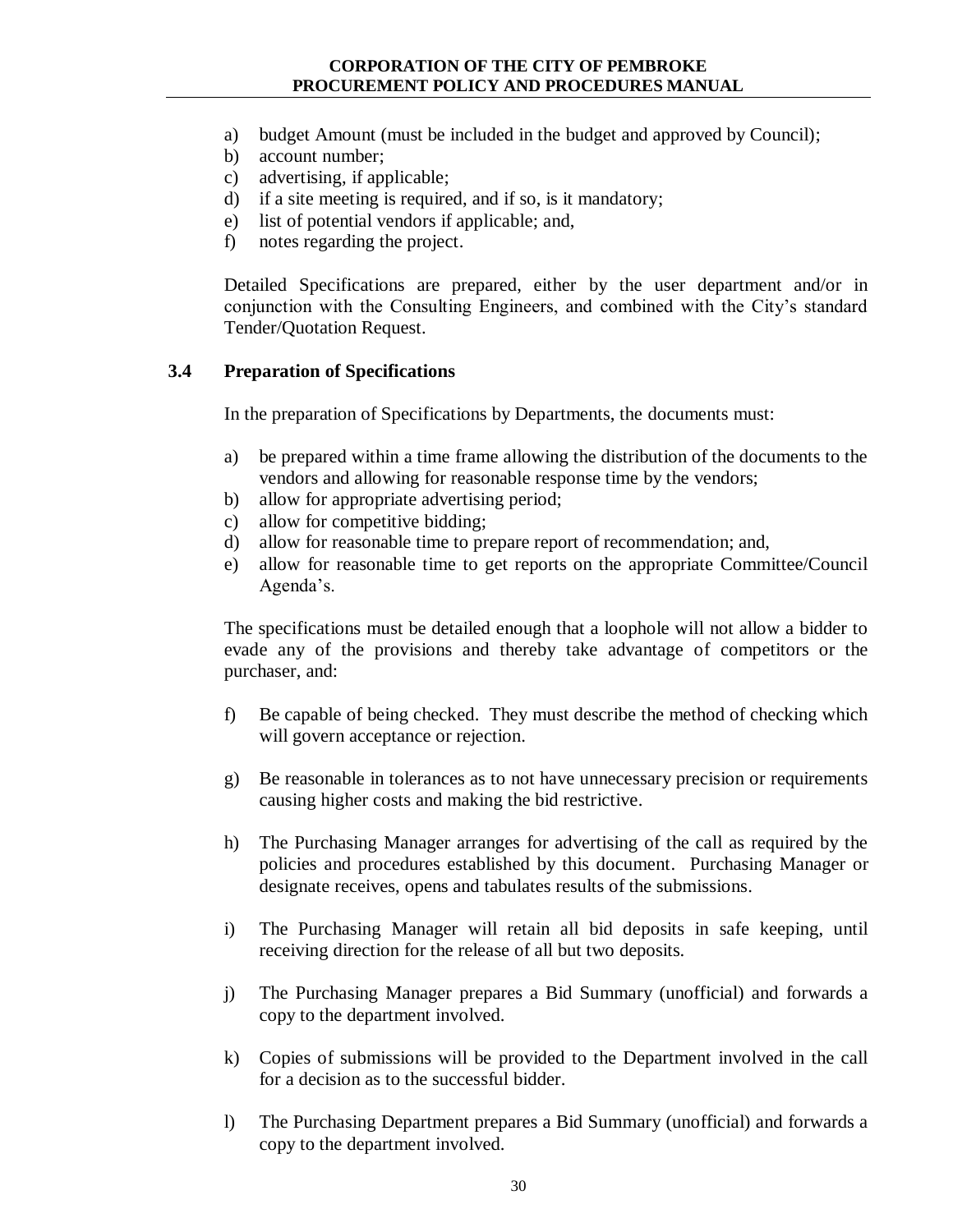- m) Where required by this policy, the Manager of the department involved prepares a report of recommendation to the appropriate Committee of City Council, which shall be reviewed by the Purchasing Manager.
- n) When the Contract is awarded, the Purchasing Manager will obtain necessary Workplace Safety & Insurance Board and other Certification(s) required from the successful bidder.
- o) The Purchasing Manager will notify the User Department of the bidder's compliance with the necessary documentation, at which point the Purchase Order or Contract is prepared.
- p) The Purchasing Manager will then issue a Purchase Order to the successful vendor and notify the unsuccessful bidders in writing or by posting the results on the City's website.
- q) When the Contract has been fulfilled, invoice(s) go to the Accounts Payable Department and the Purchasing Manager will process payment in consultation with the appropriate Department Head.

#### <span id="page-30-0"></span>**3.5 Single or Sole Source Purchase**

The Department Head involved in a Single or Sole Source Purchase will provide to the Purchasing Manager a memo or letter outlining the reasons for using this method (see 2.26 and 2.27). Depending on dollar value, the request will be forwarded for approval by the appropriate Administrative level, Committee, or Council. Following approval, the Department Head or Purchasing Department may proceed with the purchase, pursuant to City Policy.

#### <span id="page-30-1"></span>**3.6 Auction Sale Purchase**

The Department Head involved in a purchase at an auction sale will provide to the Purchasing Manager a memo or letter outlining the reasons for using this method of purchasing.

#### **3.7 Office Supplies**

<span id="page-30-2"></span>Office Supplies encompass the usual products required to maintain the office environment and these items may be obtained directly from the selected supplier.

#### <span id="page-30-3"></span>**3.8 Brand Names/Equivalent**

Brand names and the term "or equivalent" may be used. The term "or equivalent" will be used to supplement brand names that meet the minimum requirements. These requirements should include basic design, physical dimensions, types and trades of materials, and be common to at least two manufacturers. Whenever the term "equal or equivalent" is used to supplement a qualified product list of brand names, the following paragraph must be included: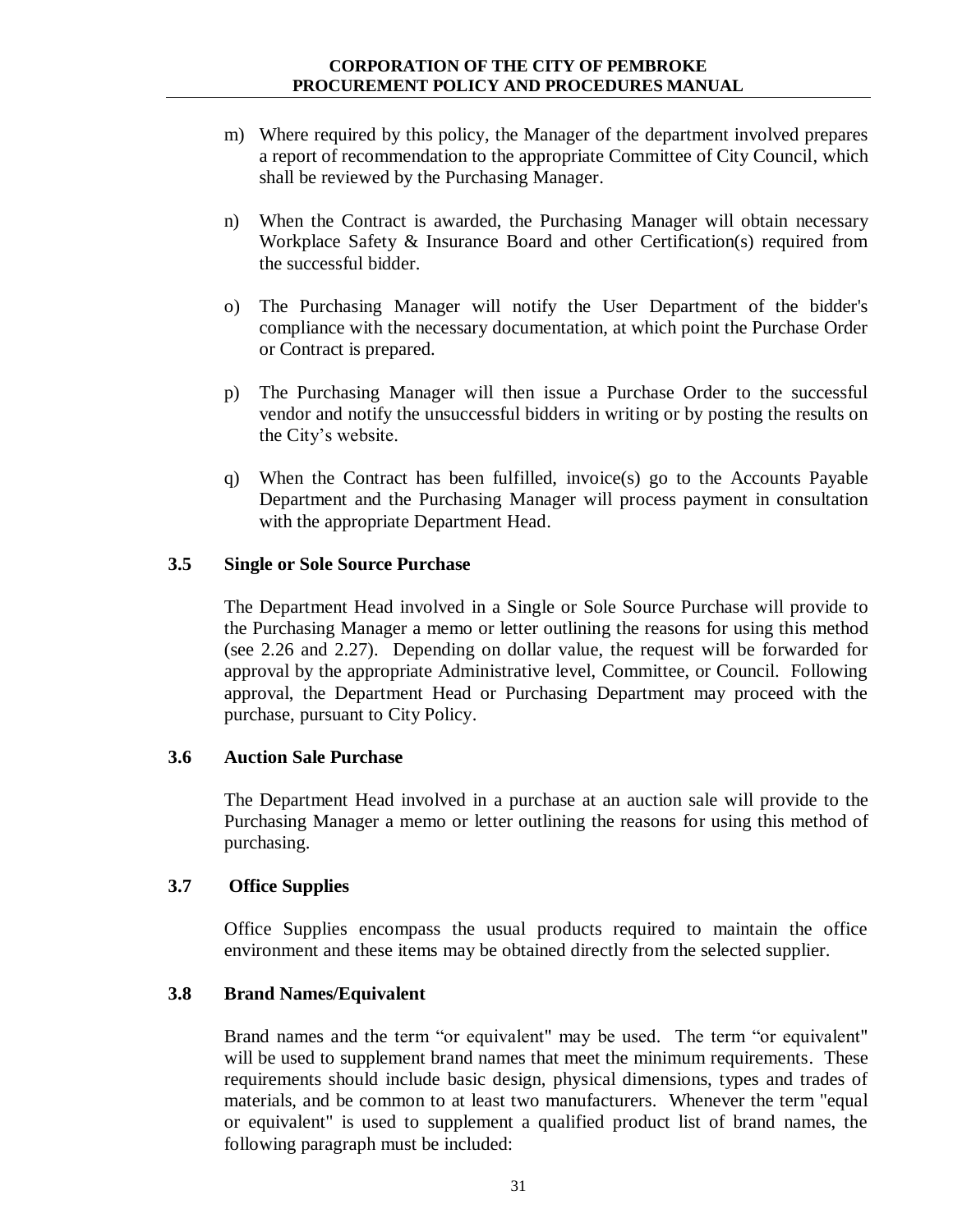"Any items other than those brands specified in the bid specifications require approval of the City. The items offered must be equivalent as to function, basic design, quality, type of material, method of construction and any required dimensions".

#### <span id="page-31-0"></span>**3.9 Schedules**

In those situations requiring some form of public response for information (Request for Quotation, Tender, Proposal) the following schedules are to be followed:

- a) The Purchasing Department will handle these items on a "First Come, First Served" basis, upon receipt of the completed Purchase Requisition Form and Specifications;
- b) If the department involved provides the completed Specifications, the documentation preparation will require ten (10) working days to assemble prior to advertising;
- c) If the department involved does not provide the completed Specifications, the documentation preparation will require fifteen (15) working days to assemble prior to advertising;
- d) Purchasing will arrange for advertising, which requires a period of ten (10) working days from notification by the department to insertion in the paper/network; and,
- e) Minimum time required between the advertising and the receiving of the submitted bid documentation will be ten (10) working days. If a department wishes for a longer period, this may be arranged as required.

# <span id="page-31-1"></span>**3.10 Closings**

- a) Sealed Bid Solicitations issued above, will be received until 2:00:59 p.m., local time, as confirmed by the City's time clock stamp, at a location as identified by the City in the bid document, and opened shortly after closing. Bids received at 2:01:00 p.m. or later will be deemed to be late and rejected.
- b) All sealed Bid Solicitations will be submitted directly to the Purchasing Manager, unless otherwise previously arranged with the Purchasing Manager, with the name of the firm submitting, tender/quotation/proposal number, and the name of the good or service in question, identified on the outside of the envelope.

#### <span id="page-31-2"></span>**3.11 User Department Responsibilities**

The department involved will: identify the need and forward request to Purchasing to prepare tender documents.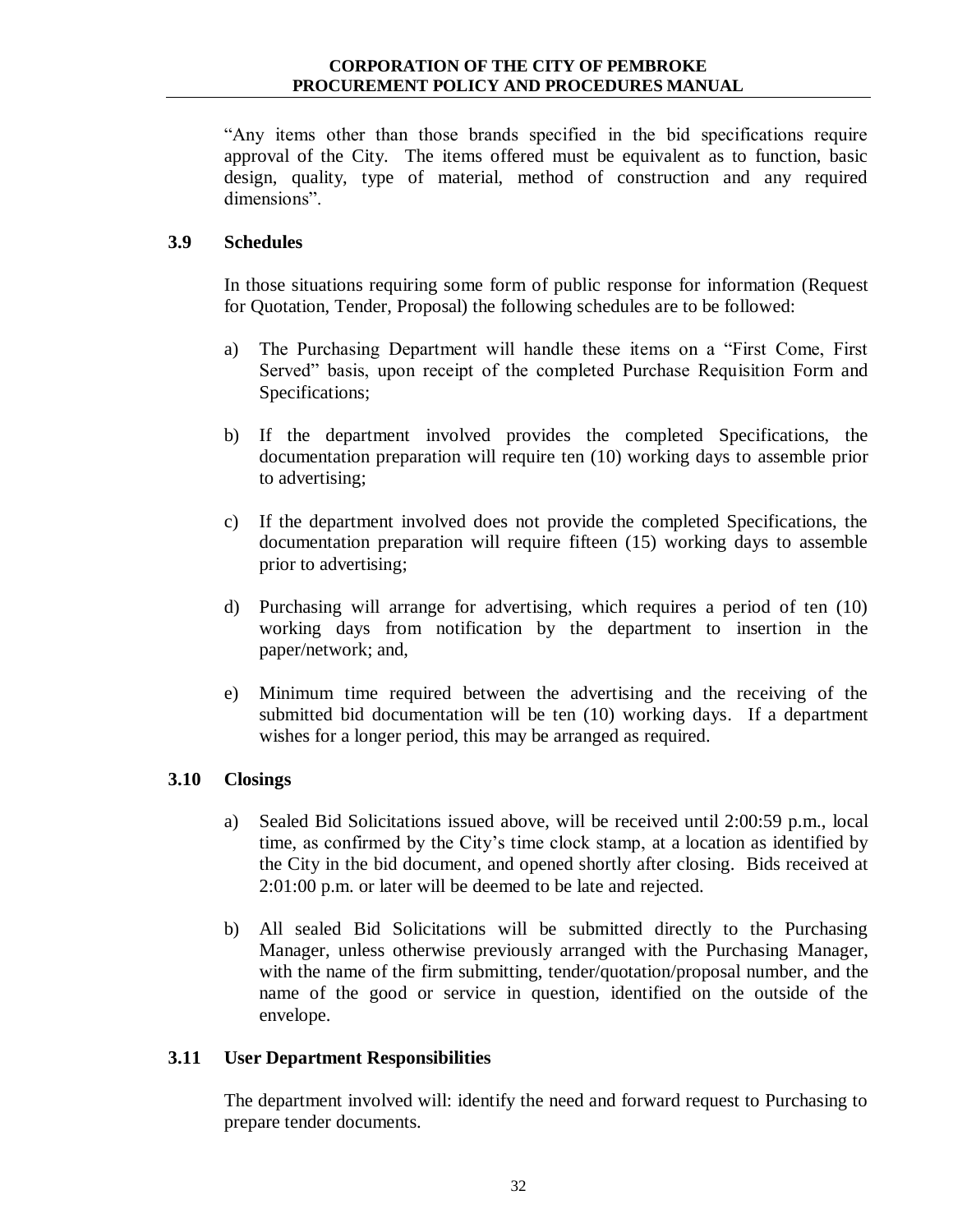#### <span id="page-32-0"></span>**3.12 Purchasing Department Responsibilities**

The Purchasing Department will: complete the document; provide a final copy document to department involved; arrange for advertising; arrange for distribution and receiving of documents; organize the opening and summarizing of bids; provide copies of submissions to the department; retain any bid submission deposits until authorized for release.

#### <span id="page-32-1"></span>**3.13 Vendor Source Selection**

Vendor names for quotations/tenders/proposals will be drawn from the City Purchasing Department's data files, past solicitations, trade magazines, newspapers, yellow pages, etc.

#### <span id="page-32-2"></span>**3.14 Public Request for Quotation, Tender or Proposal**

The Purchasing Manager shall advertise the various public quotes, tenders and proposals on the City Web Site and in relevant media as applicable, which may include the local or regional newspapers, specialized publications, and electronic media (e.g. MERX, Biddingo), in order to provide the best response to the request.

#### <span id="page-32-3"></span>**3.15 Disposal of Surplus Goods**

- a) Departments having identified surplus or obsolete goods shall notify the Purchasing Department, in writing, describing the goods, their condition and their location.
- b) A list of these items will be made available to all City departments in the event that some items may be used by other departments.
- c) If a Department is interested in any of the surplus items, there will be a Journal Entry made to each Department for an agreed value.
- d) Any surplus/obsolete goods not transferred within the City Departments will be accumulated by the City and will be disposed according to 2.41 of this Policy.

#### <span id="page-32-4"></span>**3.16 Product Receiver**

Once the commodity required has been received by the user and checked for compliance to specifications, quantity, shipping damage, etc., the Packing/Delivery Slip is to be signed and dated by the receiver, including comments (if applicable) and forwarded to Purchasing to be attached to the Purchase Order.

#### <span id="page-32-5"></span>**3.17 Inspections**

If something is wrong with the shipment, such as damaged goods or wrong products, or incomplete order, the department responsible for ordering shall contact the supplier to resolve the issue. Shipments that are not complete and are shown as such on the Packing Slip may be received as such and a partial payment authorized.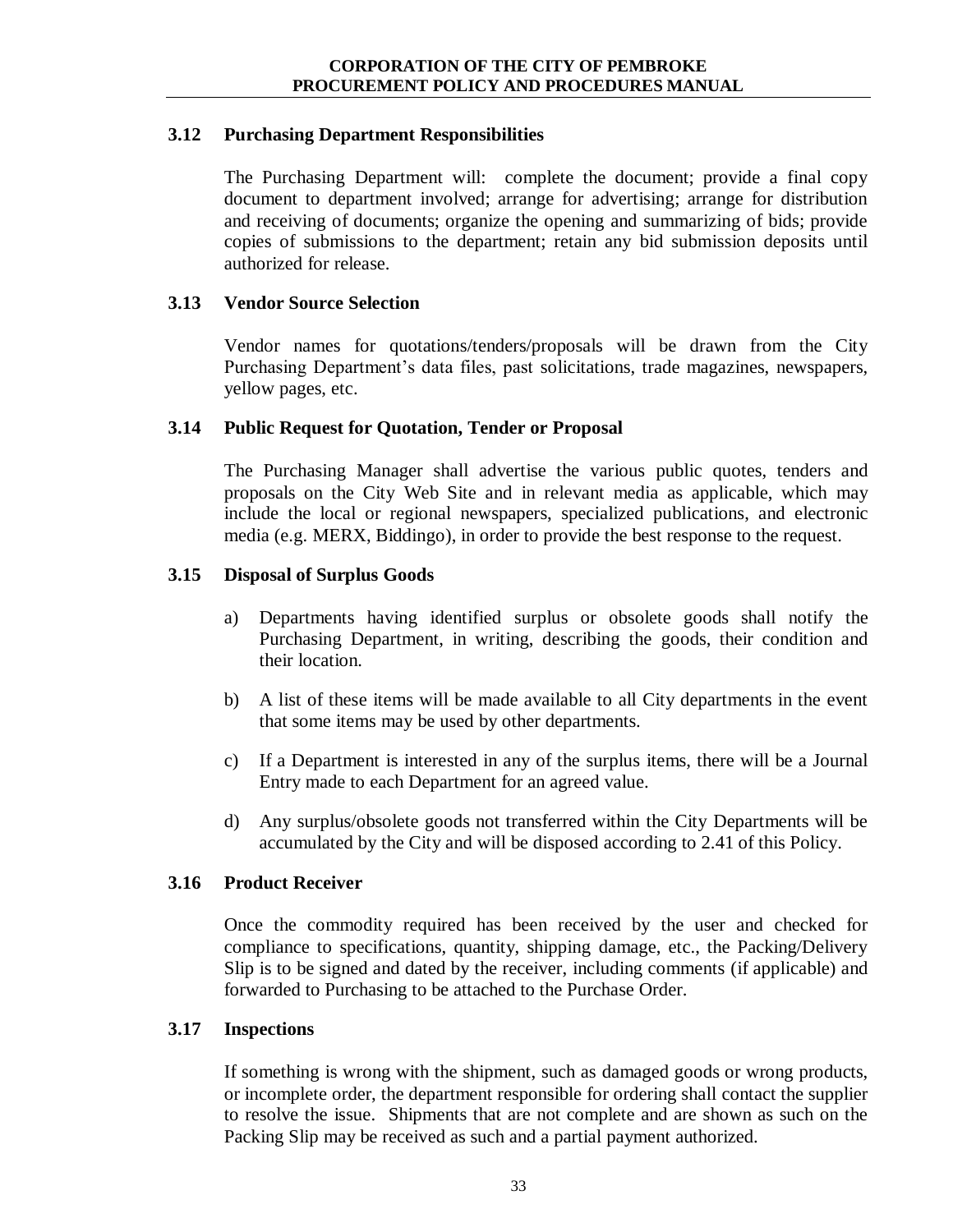# <span id="page-33-0"></span>**3.18 Follow Up**

Users who have not received their commodity by the promised delivery date should contact the vendor with whom the order was placed. If there is a problem between the vendor and the user, the user should advise the Purchasing Department. If required, Purchasing will intervene and will attempt to expedite the shipment or resolve the issue.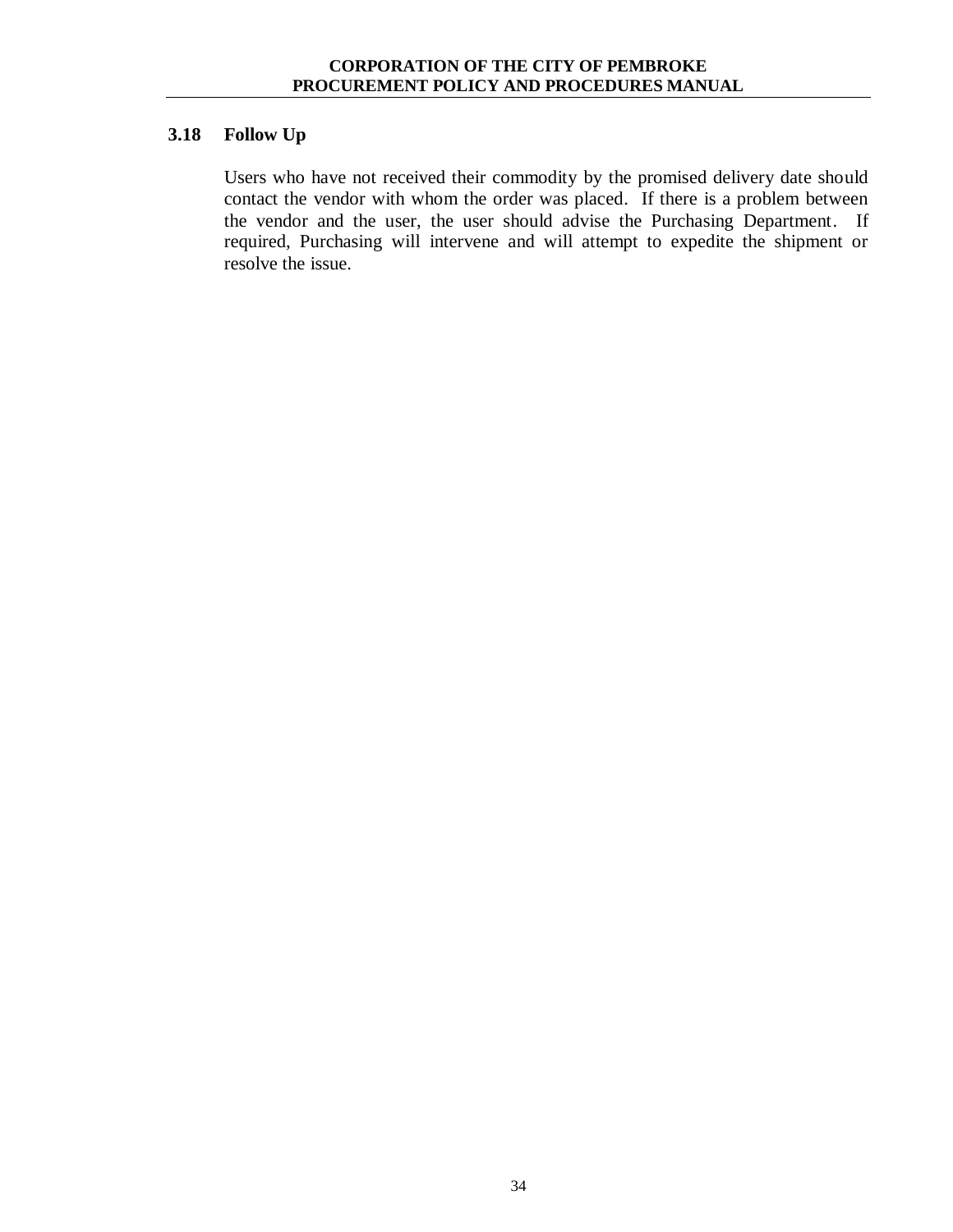# **Appendix A Bid Irregularities**

#### <span id="page-34-0"></span>**Bid Irregularity**

A bid irregularity is a deviation between the requirements (terms, conditions, specifications, special instructions) of a bid request and the information provided in a bid response.

For the purposes of this policy, bid irregularities are further classified as "major irregularities" or "minor irregularities".

A "**major irregularity**" is a deviation from the bid request that affects the price, quality, quantity or delivery, and is material to the award. If the deviation is permitted, the bidder could gain an unfair advantage over competitors. The Purchasing Manager must reject any bid which contains a major irregularity.

A "**minor irregularity**" is a deviation from the bid request, which affects form, rather than substance. The effect on the price, quality, quantity or delivery is not material to the award. If the deviation is permitted or corrected, the bidder would not gain an unfair advantage over competitors. The Purchasing Manager may permit the bidder to correct a minor irregularity.

#### **Mathematical Errors - Rectified by Staff**

The Purchasing Manager will correct errors in mathematical extensions and/or taxes, and the unit prices will govern. The responsibility for correcting mathematical errors may be delegated to the requisitioning department.

#### **Action Taken**

The Purchasing Manager and Department Head will be responsible for all action taken in dealing with bid irregularities, and acts in accordance with the nature of the irregularity:

- major irregularity (automatic rejection)
- minor irregularity (bidder may rectify)
- mathematical error (additions or extensions) as above

In the event that the vendor withdraws his bid due to the identification of a major irregularity, the municipality may disqualify such vendor from participating in municipal quotations/tenders/requests for proposals for a period of up to one year.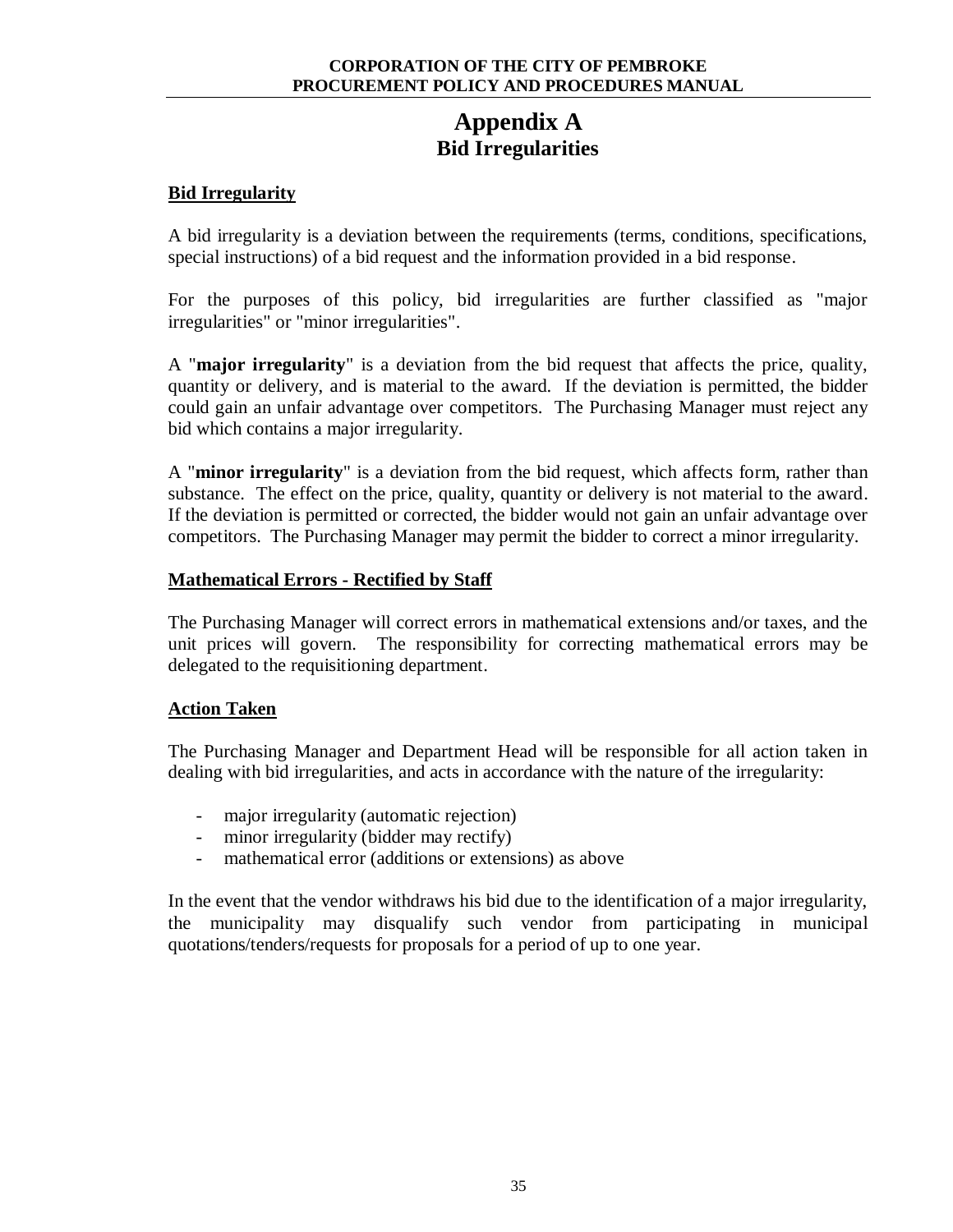| <b>ITEM</b> | <b>DESCRIPTION</b>                                                                                                                                                                         | <b>MAJOR</b> | <b>MINOR</b> | <b>ACTION</b>                                                                                                                                                                                                                                                            |
|-------------|--------------------------------------------------------------------------------------------------------------------------------------------------------------------------------------------|--------------|--------------|--------------------------------------------------------------------------------------------------------------------------------------------------------------------------------------------------------------------------------------------------------------------------|
| 1.          | Late bids (by any amount of time)                                                                                                                                                          | X            |              | Automatic Rejection;<br>not read publicly,<br>returned unopened to<br>the bidder                                                                                                                                                                                         |
| 2.          | Unsealed envelopes                                                                                                                                                                         | $\mathbf X$  |              | Automatic Rejection;<br>not read publicly,<br>returned unopened to<br>the bidder                                                                                                                                                                                         |
| 3.          | Proper response envelope or label not<br>used                                                                                                                                              |              | $\mathbf X$  | Acceptable if<br>officially received on<br>time                                                                                                                                                                                                                          |
| 4.          | Bids received from bidders not attending<br>mandatory site meeting                                                                                                                         | $\mathbf X$  |              | <b>Automatic Rejection</b>                                                                                                                                                                                                                                               |
| 5.          | <b>Financial Security - Execution</b><br>a. No bid deposit, cheque not certified,<br>or not an original financial security<br>(e.g. a photocopy or a facsimile of a<br>financial security) | X            |              | <b>Automatic Rejection</b>                                                                                                                                                                                                                                               |
|             | b. Insufficient financial security                                                                                                                                                         | X            |              | Automatic Rejection,<br>where security is<br>required and amount<br>of security is<br>specified in request<br>Where security is<br>required & amount is<br>not specified in<br>request, Automatic<br>Rejection unless<br>insufficiency is<br>trivial or<br>insignificant |
|             | c. Signature and/or corporate seal of<br>contractor, or of bonding company, or<br>both, are missing from bid bond.                                                                         | X            |              | A bid bond must be<br>executed (signed) by<br>both the Principal<br>(contractor) and<br>surety (bonding<br>company) to be<br>valid. If either<br>signature is missing,<br>then Automatic<br>Rejection<br>If one or both<br>corporate seals is                            |
|             |                                                                                                                                                                                            |              |              | missing, the bond is<br>still considered to be<br>valid, no additional<br>action required                                                                                                                                                                                |

# **BID IRREGULARITIES SUMMARY**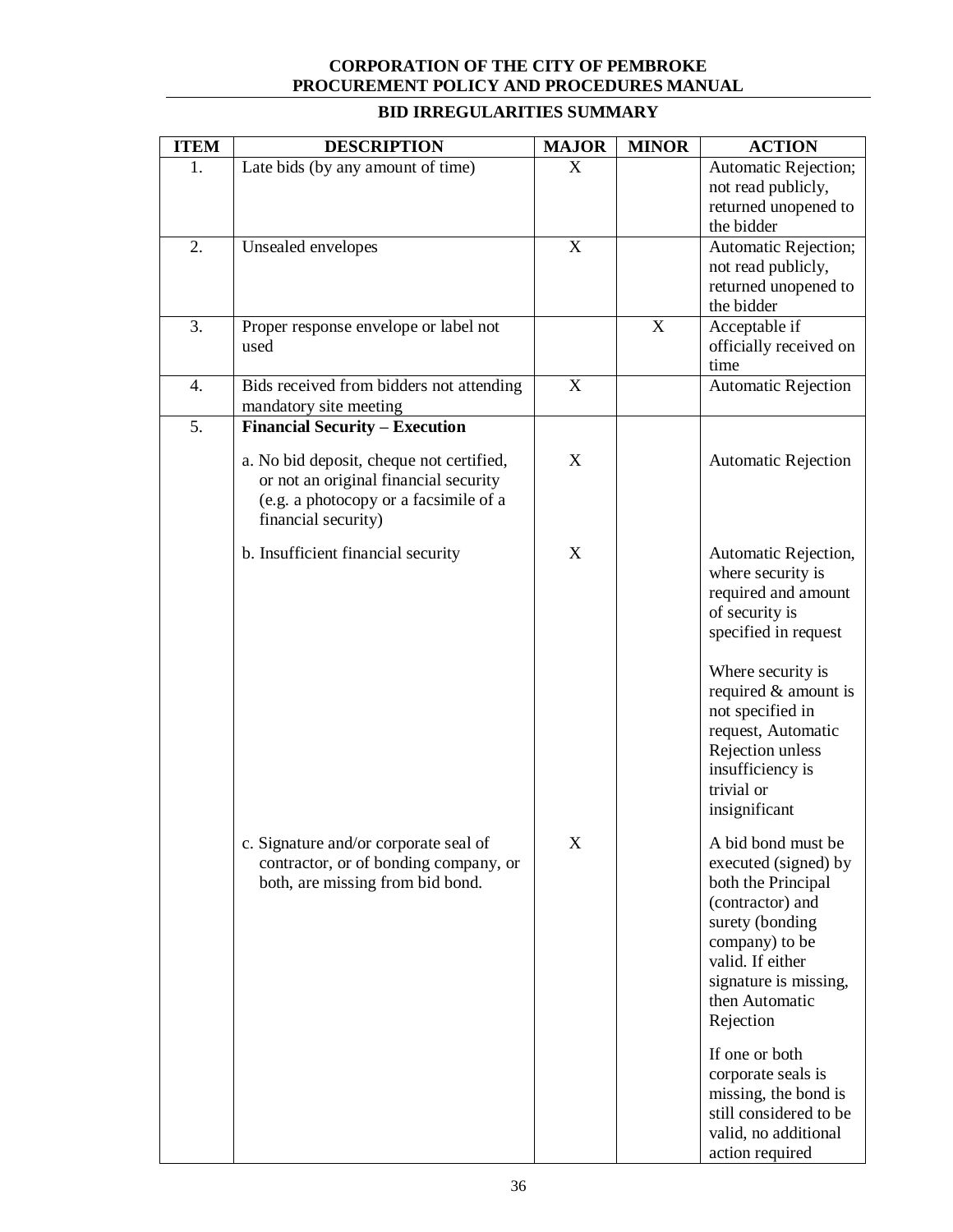| <b>Bid Document - Execution</b>                                                                               |                           |   |                                                                                                                                                                                                                                                                                                                      |
|---------------------------------------------------------------------------------------------------------------|---------------------------|---|----------------------------------------------------------------------------------------------------------------------------------------------------------------------------------------------------------------------------------------------------------------------------------------------------------------------|
| a. Bids not executed in non-erasable<br>medium and signed in ink.                                             | $\boldsymbol{\mathrm{X}}$ |   | <b>Automatic Rejection</b>                                                                                                                                                                                                                                                                                           |
| b. Bid document missing signature of<br>authorized representative, whether<br>corporate seal affixed, or not. | X                         |   | <b>Automatic Rejection</b>                                                                                                                                                                                                                                                                                           |
| c. Bid documents in which all addenda<br>issued have not been acknowledged.                                   | X or                      | X | Automatic Rejection,<br>unless in the opinion<br>of the Purchasing<br>Manager, the<br>addenda does not<br>significantly impact<br>the bid, in which<br>case the bidder will<br>be given 2 working<br>days to formally<br>acknowledge the<br>addenda, with no<br>change permitted to<br>the original financial<br>bid |
| <b>Agreement to Bond (Performance</b><br>Security) – Execution                                                |                           |   |                                                                                                                                                                                                                                                                                                                      |
| a. bond company corporate seal or<br>equivalent proof of authority to bind<br>company or signature missing;   | $\boldsymbol{\mathrm{X}}$ |   | <b>Automatic Rejection</b>                                                                                                                                                                                                                                                                                           |
| b. surety company not licensed to do<br>business in Ontario                                                   | $\mathbf X$               |   | <b>Automatic Rejection</b>                                                                                                                                                                                                                                                                                           |
| <b>Incomplete bids</b>                                                                                        |                           |   |                                                                                                                                                                                                                                                                                                                      |
| a. pricing or signature pages missing                                                                         | X                         |   | <b>Automatic Rejection</b>                                                                                                                                                                                                                                                                                           |
| b. pages requiring completion of<br>information by vendor are missing                                         | $\boldsymbol{\mathrm{X}}$ |   | <b>Automatic Rejection</b>                                                                                                                                                                                                                                                                                           |
| c. part bids - all items not bid                                                                              | X or                      | X | Automatic Rejection,<br>unless in the opinion<br>of the Purchasing<br>Manager, the nature<br>of the missing<br>information does not<br>impact the<br>Municipality's<br>ability to conduct a<br>fair competitive<br>evaluation.<br>Unacceptable unless<br>partial bid has been                                        |
|                                                                                                               |                           |   |                                                                                                                                                                                                                                                                                                                      |

# **BID IRREGULARITIES SUMMARY (Continued)**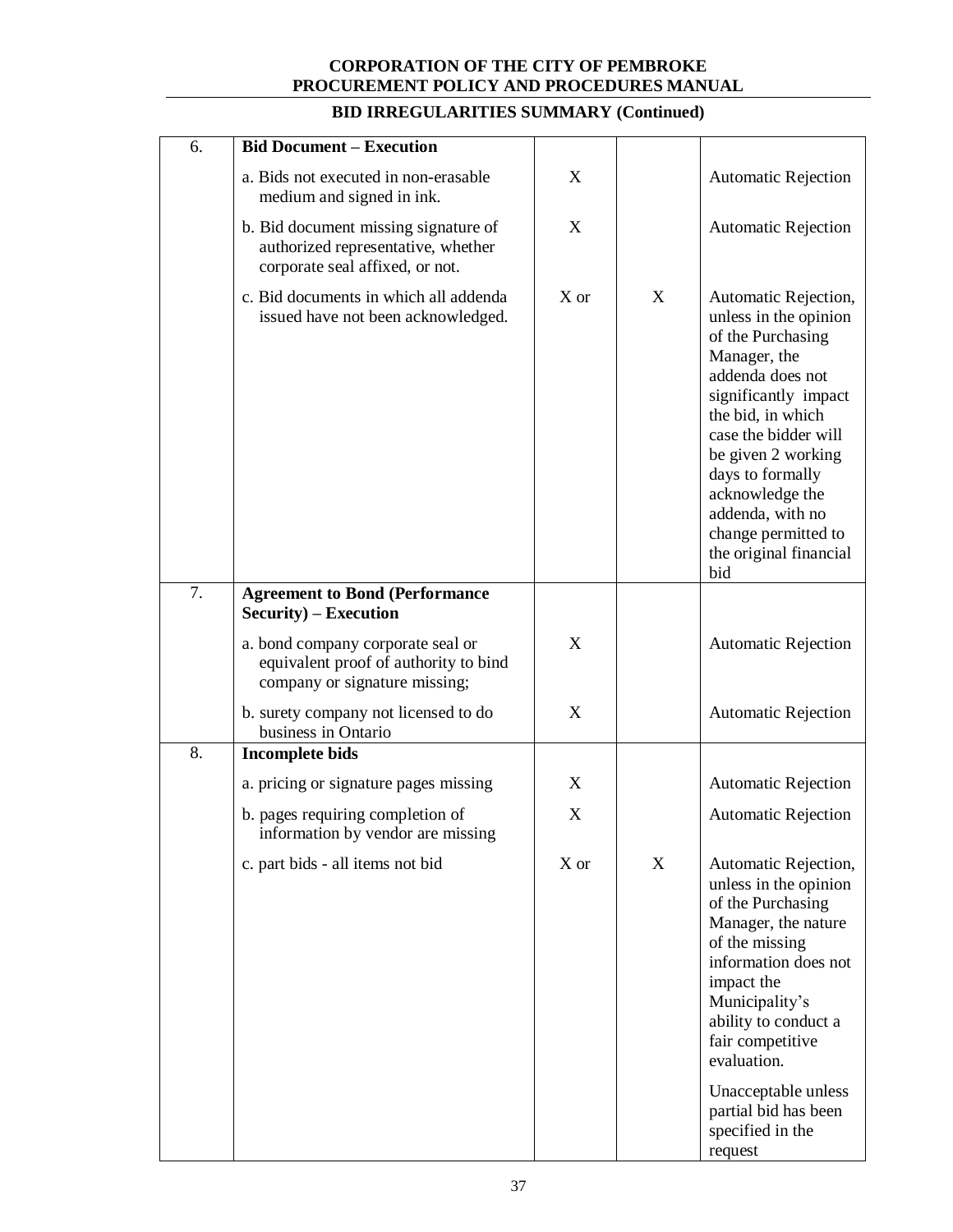| 9.  | <b>Qualified bids</b><br>(bids qualified or restricted by a written<br>or attached statement)                                                              | X or        | X                         | Automatic Rejection,<br>unless, in the opinion<br>of the Purchasing<br>Manager, the<br>qualification or<br>restriction is trivial<br>or not significant |
|-----|------------------------------------------------------------------------------------------------------------------------------------------------------------|-------------|---------------------------|---------------------------------------------------------------------------------------------------------------------------------------------------------|
| 10. | Bid received on documents other than<br>those provided in request                                                                                          | $\mathbf X$ |                           | Automatic Rejection,<br>unless specified<br>otherwise in the<br>request                                                                                 |
| 11. | Bids containing clerical or mathematical<br>errors                                                                                                         |             |                           |                                                                                                                                                         |
|     | a. Un-initialed changes to the bid<br>documents which are minor (ie. the<br>bidder's address is amended by<br>overwriting but not initialed)               |             | X                         | 2 working days to<br>correct initial errors.<br>Municipality<br>reserves the right to<br>waive initialing and<br>accept bid.                            |
|     | b. Unit prices in the schedule of prices<br>have been changed but not initialed<br>and the contract totals are consistent<br>with the price as amended     |             | X                         | 2 working days to<br>correct initial errors.<br>Municipality<br>reserves the right to<br>waive initialing and<br>accept bid.                            |
|     | c. Unit prices in the schedule of prices<br>have been changed but not initialed<br>and the contract totals are not<br>consistent with the price as amended | X           |                           | <b>Automatic Rejection</b>                                                                                                                              |
|     | d. Other mathematical errors which are<br>not consistent with the unit prices                                                                              |             | $\boldsymbol{\mathrm{X}}$ | 2 working days to<br>initial corrections.<br>Unit prices will<br>govern.                                                                                |
|     | e. Bid documents which suggest that the<br>bidder has made a major mistake in<br>calculations or bid                                                       | X           | X                         | If required,<br>consultation with a<br>Solicitor on a case-<br>by-case basis and<br>referenced within the<br>staff report if<br>applicable              |
| 12. | Alternate items bid in whole or in part                                                                                                                    |             | $\mathbf X$               | available for further<br>consideration unless<br>specified otherwise<br>in the request                                                                  |

#### **BID IRREGULARITIES SUMMARY (Continued)**

**NOTE:** The above list of irregularities should not be considered all-inclusive. The Purchasing Manager, in consultation with the requisitioning department, will review minor irregularities not listed. The Purchasing Manager may then accept the bid, or request that the bidder rectify the deviation.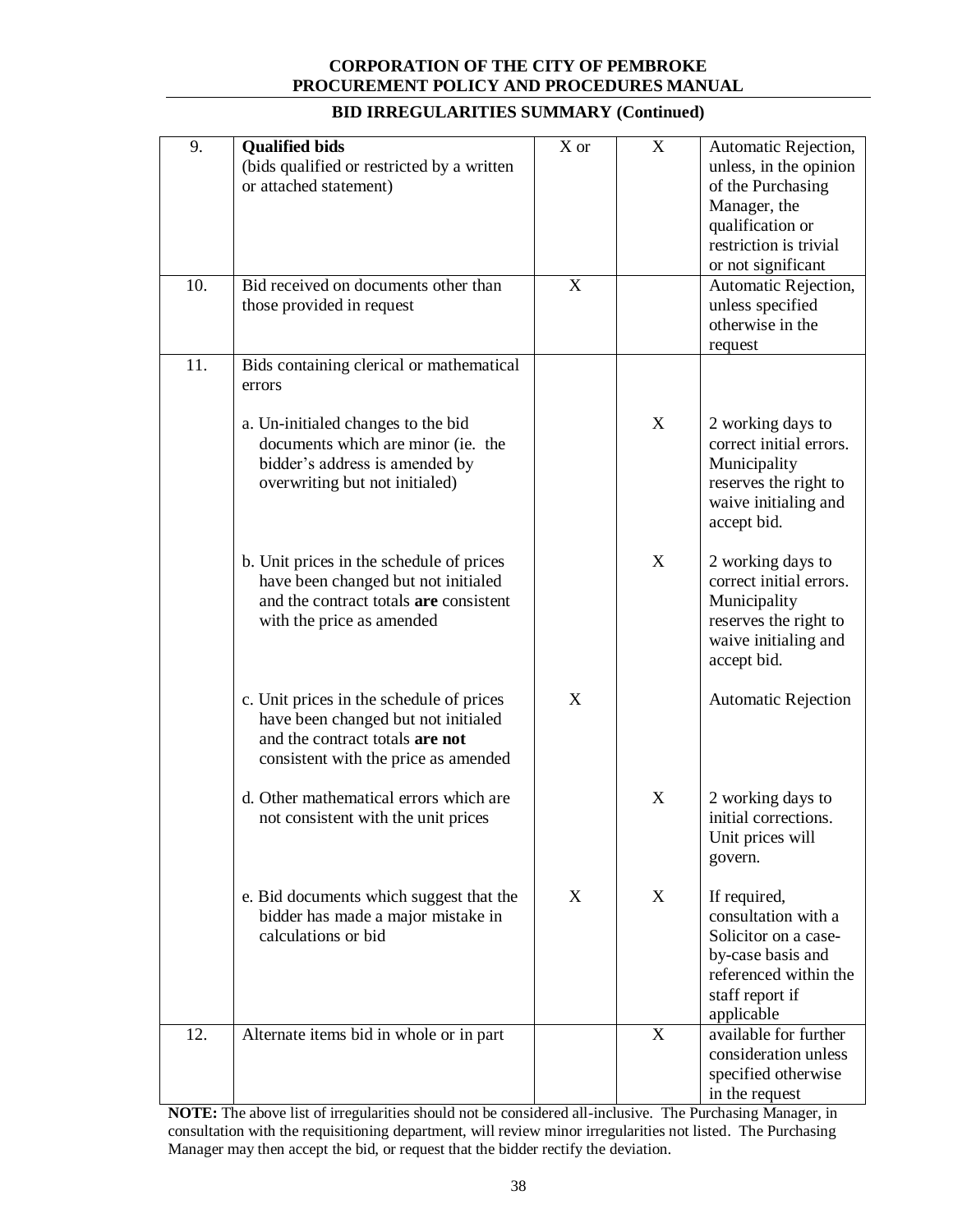# **Appendix B**

<span id="page-38-0"></span>**Goods & Services Exempt from Provision of the Procurement Policy**

**1. Petty Cash Items** 

# **2. Professional and Special Services**

- a) Committee Fees
- b) Witness Fees
- c) Court Reporters' Fees
- d) Honoraria
- e) Arbitrators
- f) Mediators
- g) Legal Settlements and Specialized Legal Services
- h) Realty Services regarding acquisition, disposal or appraisal of land
- i) (Baliff) or Collection Agencies

# **3. Training and Education**

- a) Conferences
- b) Courses
- c) Conventions
- d) Memberships
- e) Seminars
- f) Periodicals
- g) Magazines
- h) Books
- i) Staff Training
- j) Staff Development
- k) Staff Workshops
- l) Subscriptions

# **4. Employer's General Expenses**

- a) Licenses (vehicles, elevators, radios, etc.)
- b) Payments of Damages
- c) Charges to/from Other Government or Crown Corporations or Government Controlled Agencies (examples - TSSA, ESA)
- d) Building Lease Payments
- e) Advertising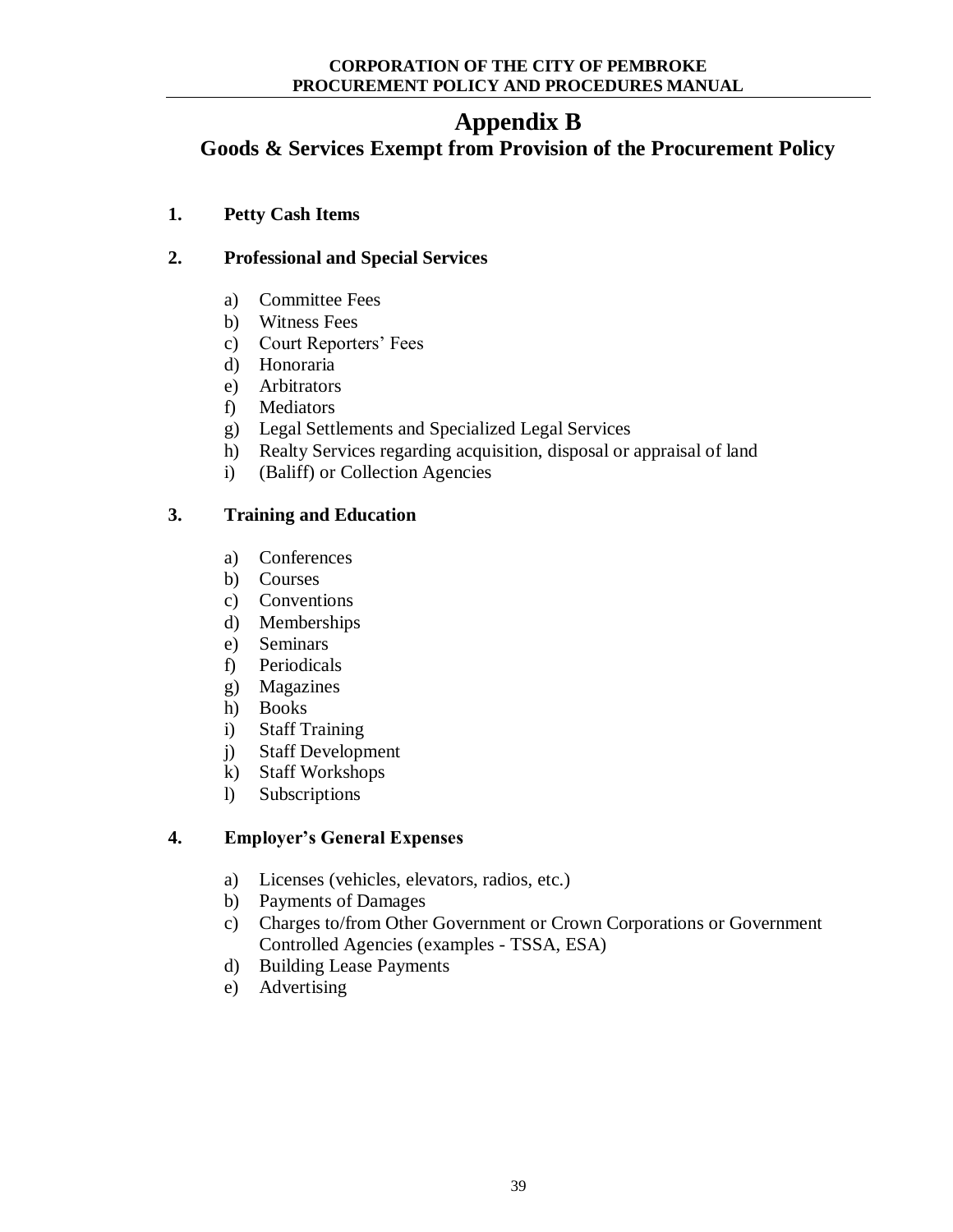#### **APPENDIX B (Continued)**

#### **5. Utilities**

- a) Water and Sewer Charges
- b) Hydro
- c) Natural Gas
- d) Telephone

#### **6. Miscellaneous**

- a) Postage, Courier Charges
- b) Freight Charges
- c) Entertainers (e.g. for special events, etc)
- d) Original works of art
- **NOTE**: While exempt from provision of the Procurement Policy, these items may, however, be subject to other applicable Policies and Procedures established by the City.